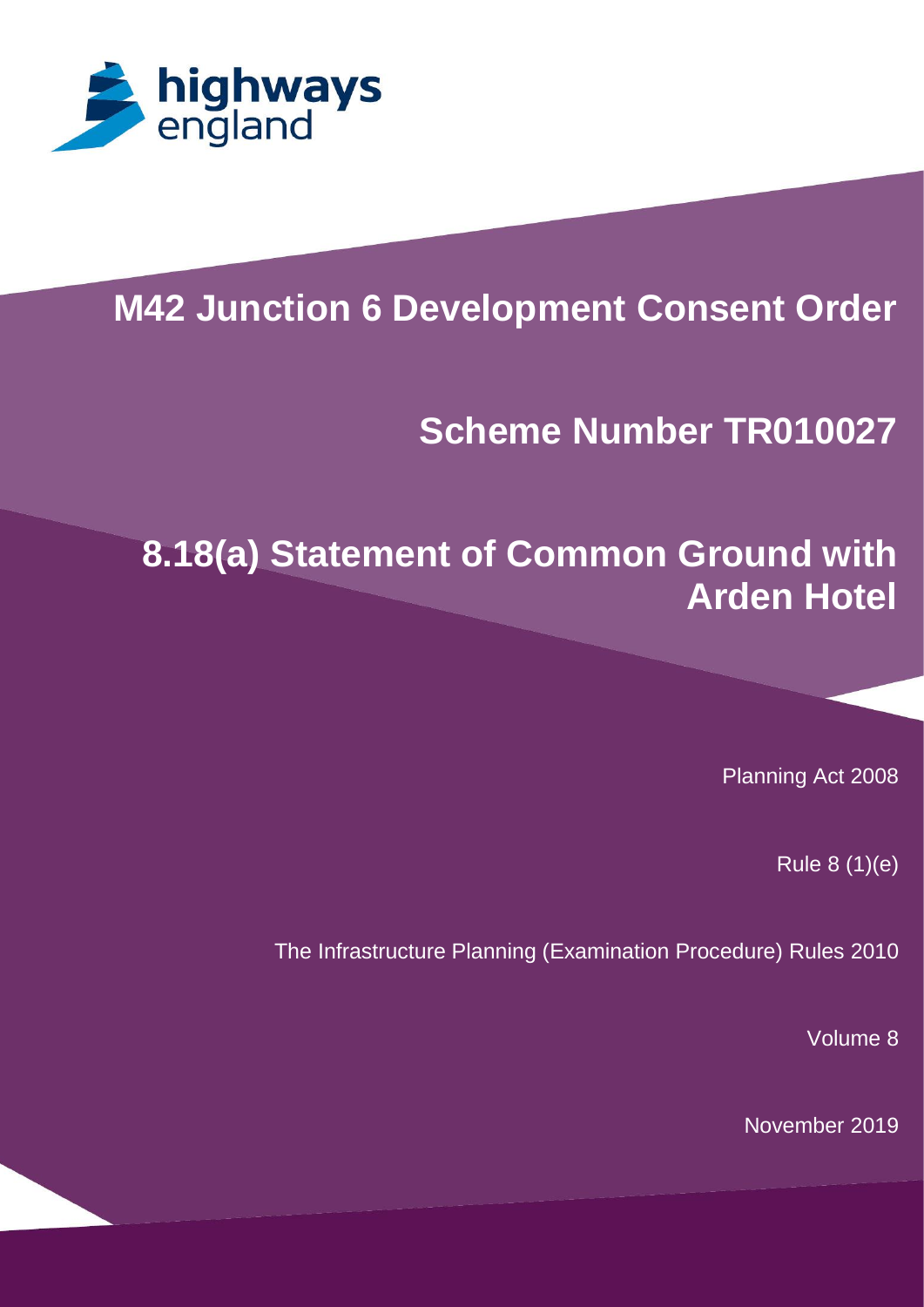

### Infrastructure Planning

### Planning Act 2008

### The Infrastructure Planning (Examination Procedure) Rules 2010

# **M42 Junction 6**

## Development Consent Order 202[ ]

### **STATEMENT OF COMMON GROUND Arden Hotel**

| <b>Regulation Number</b>                                | Rule $8(1)(e)$                   |
|---------------------------------------------------------|----------------------------------|
| <b>Planning Inspectorate Scheme</b><br><b>Reference</b> | TR010027                         |
| <b>Document Reference</b>                               | 8.18(a)                          |
| <b>Author</b>                                           | Highways England and Arden Hotel |

| <b>Version</b> | Date            | <b>Status of Version</b>     |
|----------------|-----------------|------------------------------|
|                | 28 October 2019 | Updated draft for Deadline 7 |
|                | 20 November     | <b>Final for Deadline 10</b> |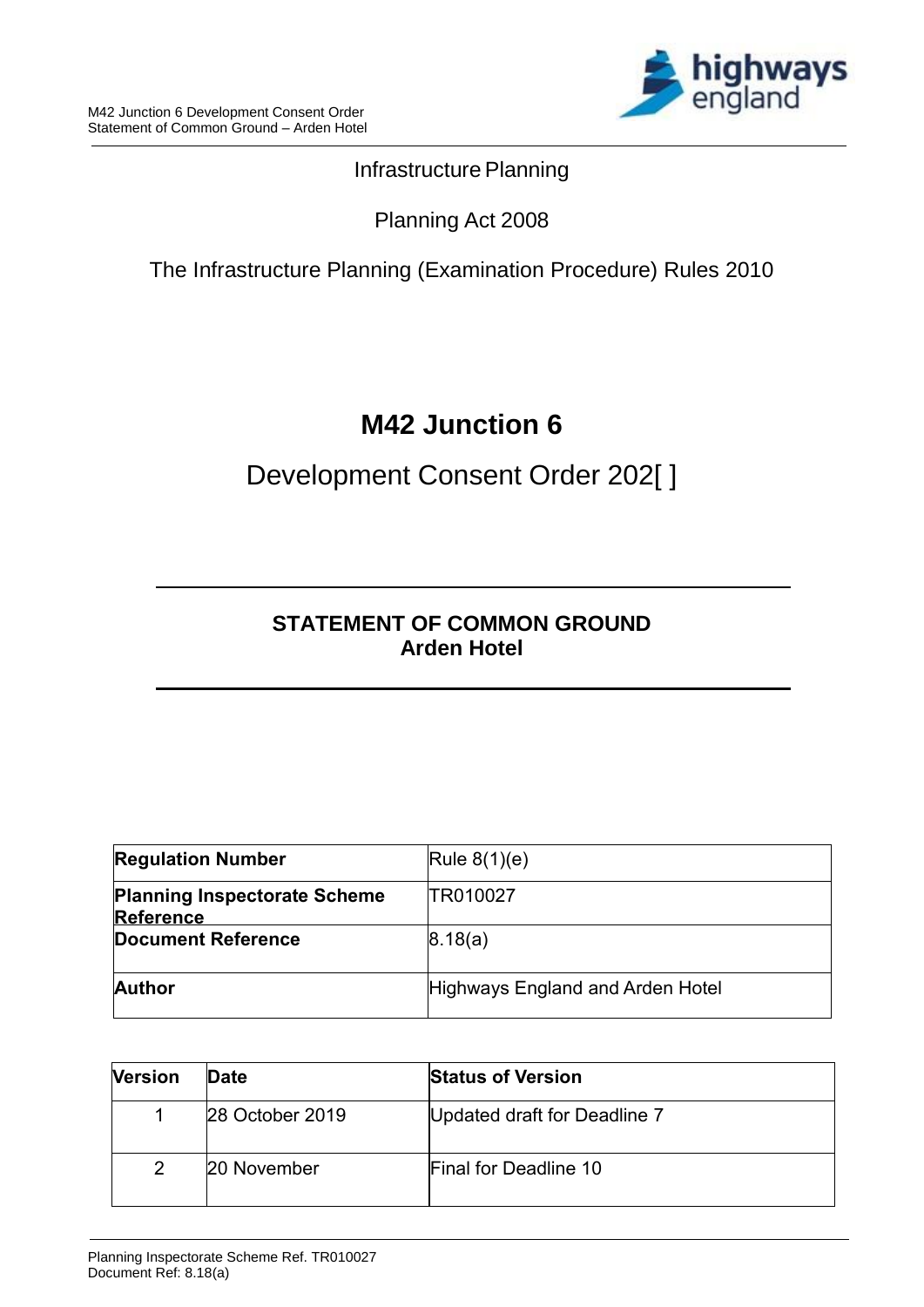

#### **STATEMENT OF COMMON GROUND**

#### **This Statement of Common Ground has been prepared and agreed by (1) Highways England Company Limited and (2) Arden Hotel.**

**Signed** Chris Ha Project Manager on behalf of Highways England Date: 20 November 2019

Signed. DAVID GAMDNER [NAME] [POSITION] **CM** on behalf of Arden Hotel Date: [DATE] **NOP**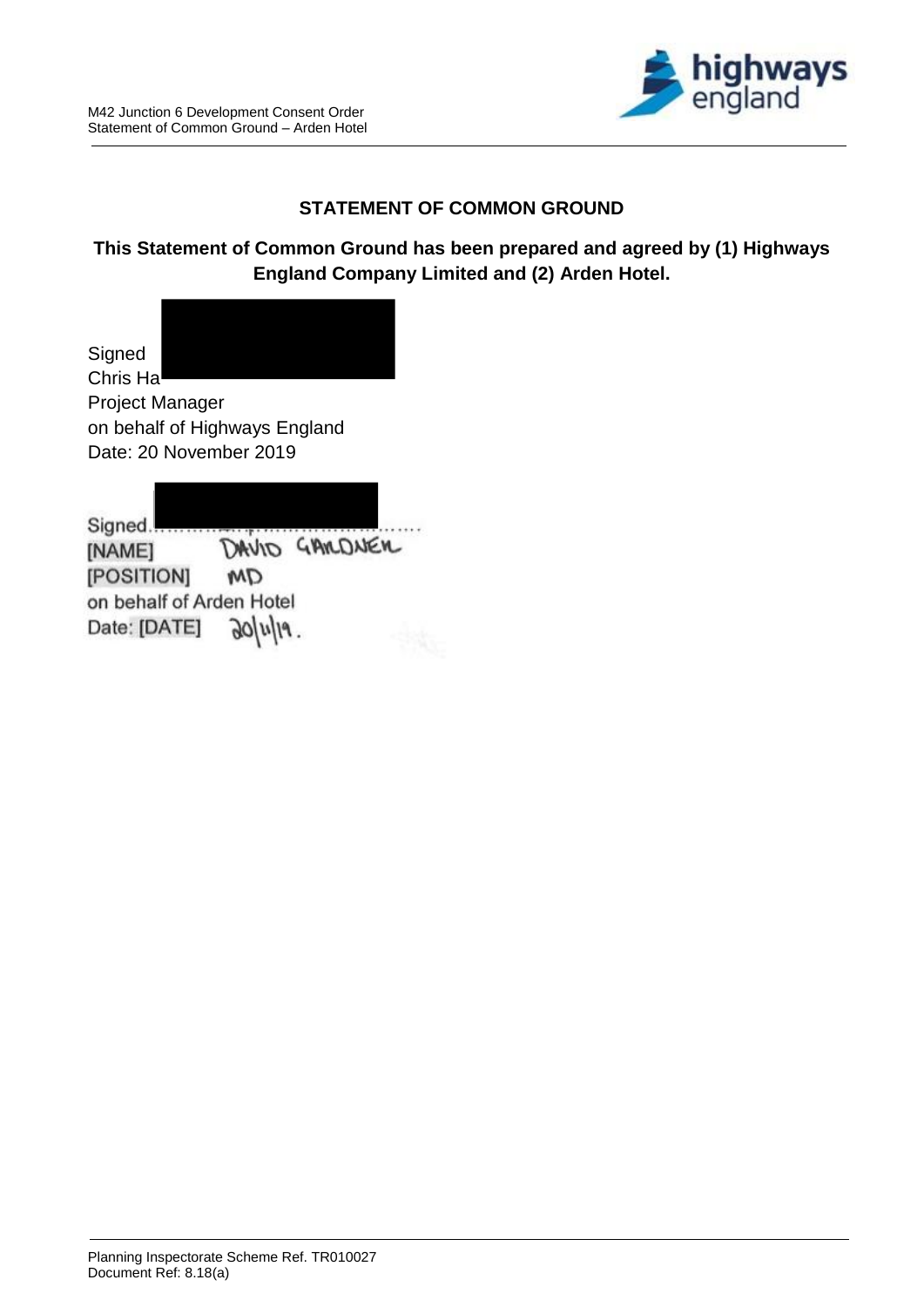

# <span id="page-3-0"></span>Table of contents

|                | <b>Table of contents</b>                          | 3                |
|----------------|---------------------------------------------------|------------------|
| 1              | <b>Introduction</b>                               | 1                |
| 1.1            | <b>Purpose of this document</b>                   | 1                |
| 1.2            | <b>Parties to this Statement of Common Ground</b> | 1                |
| 1.3            | <b>Terminology</b>                                | $\boldsymbol{2}$ |
| 2 <sup>1</sup> | <b>Record of Engagement</b>                       | 3                |
| 3              | <b>Issues</b>                                     | 6                |
| 3.1            | <b>Issues Raised</b>                              | 6                |
|                | <b>APPENDICES</b>                                 |                  |
|                | <b>List of Tables</b>                             |                  |
|                | Table 2-1 - Record of Engagement                  | 3                |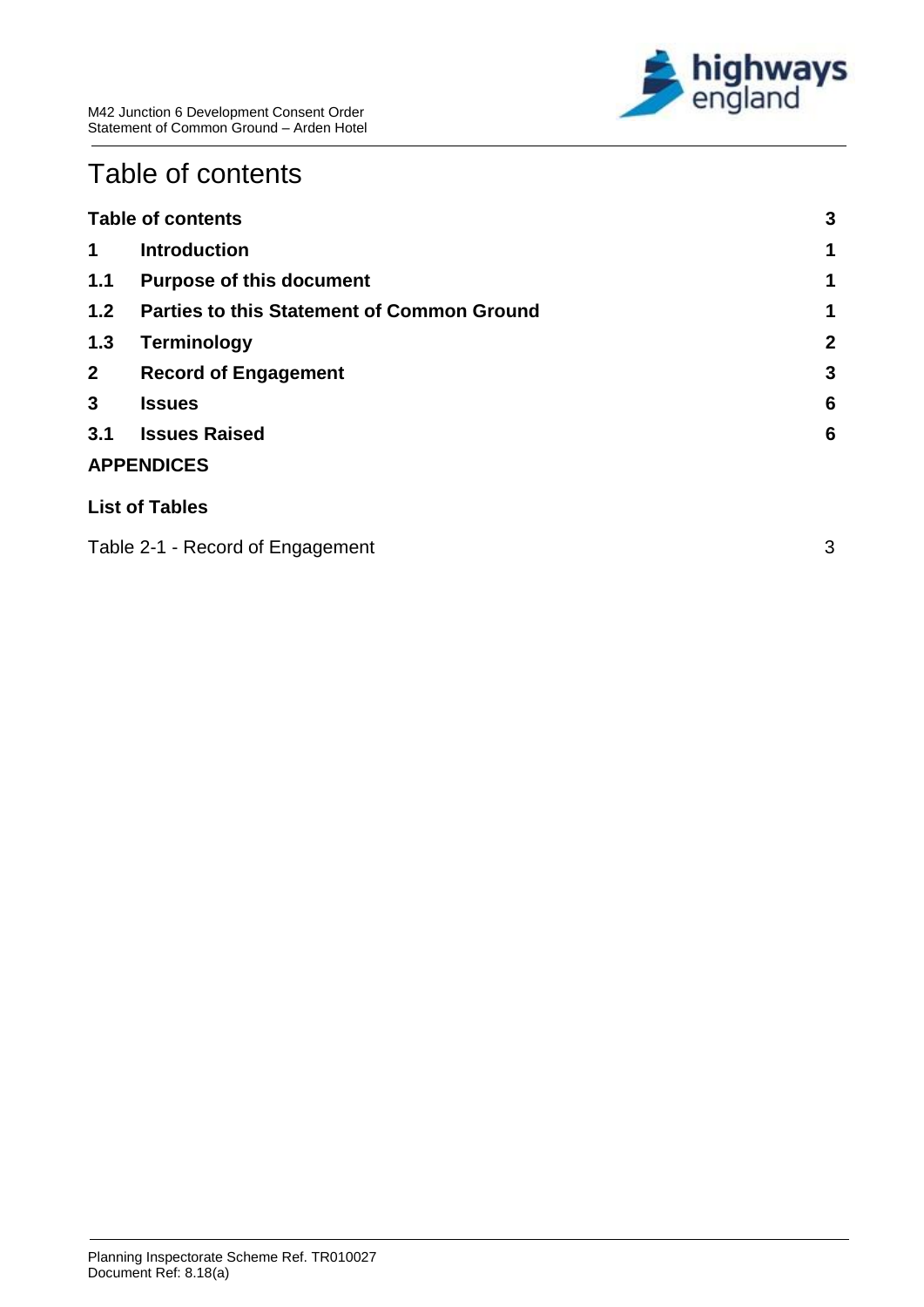

### <span id="page-4-0"></span>1 Introduction

#### <span id="page-4-1"></span>1.1 Purpose of this document

- $1.1.1$ This Statement of Common Ground ("SoCG") has been prepared in respect of the proposed M42 Junction 6 Development Consent Order ("the Application") made by Highways England Company Limited ("Highways England") to the Secretary of State for Transport ("Secretary of State") for a Development Consent Order ("the Order") under section 37 of the Planning Act 2008 ("PA 2008").
- $1.1.2$ The Order, if granted, would authorise Highways England to carry out the following works:
	- a. a new dumbbell junction approximately 1.8km south of the existing Junction 6 on the M42;
	- construction of a new 2.4km dual carriageway link road between the new junction and Clock Interchange (an existing junction on the A45);
	- modifications to the existing Clock Interchange junction;
	- upgrades to the existing Junction 6; and
	- e. realignments and improvements to local roads to the west of the existing M42 in proximity to the proposed bypass.
- $1.1.3$ This SoCG does not seek to replicate information which is available elsewhere within the Application documents. All documents are available in the deposit locations and/or the Planning Inspectorate website.
- $1.1.4$ This SoCG has been produced to confirm to the Examining Authority (ExA) where agreement has been reached between the parties to it, and where agreement has not (yet) been reached. SoCGs are an established means in the planning process of allowing all parties to identify and so focus on specific issues that may need to be addressed during the examination.

#### <span id="page-4-2"></span>1.2 Parties to this Statement of Common Ground

- $1.2.1$ This SoCG has been prepared by (1) Highways England as the Applicant and (2) Arden Hotel.
- $1.2.2$ Highways England became the Government-owned Strategic Highways Company on 1 April 2015. It is the highway authority in England for the strategic road network and has the necessary powers and duties to operate, manage, maintain and enhance the network. Regulatory powers remain with the Secretary of State. The legislation establishing Highways England made provision for all legal rights and obligations of Highways England, including in respect of the Application, to be conferred upon or assumed by Highways England.
- $1.2.3$ Arden Hotel's role in the Development Consent Order (DCO) process derives from Section 42(1)(d) of the Planning Act 2008 as a land interest and neighbouring business which may be affected by the Scheme. Arden Hotel owns land which is in the Order Limits to the north of the A45. (Scheme and Oder Limits defined in the dDCO).
- $1.2.4$ Collectively Highways England and Arden Hotel are referred to as 'the Parties'.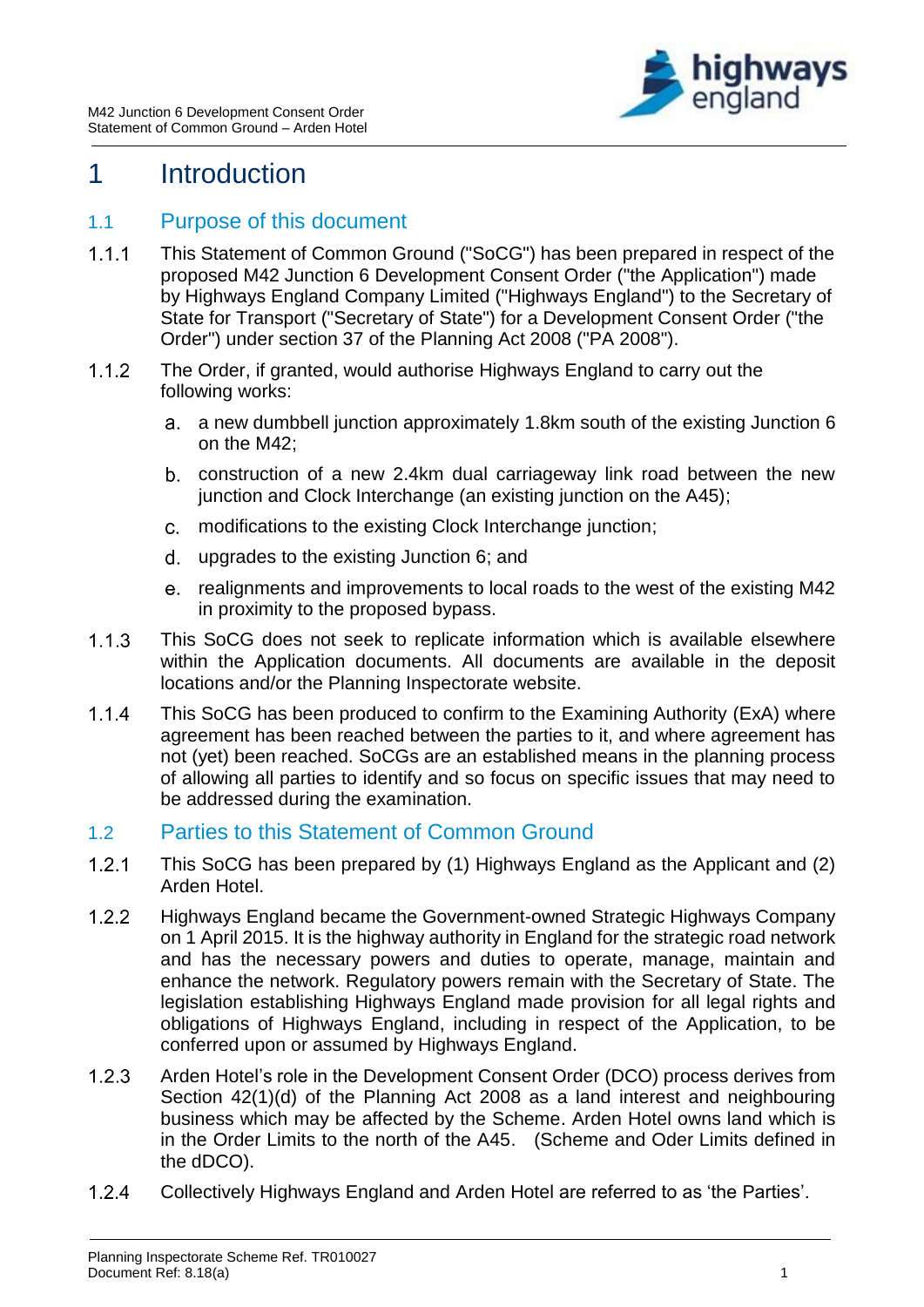

#### <span id="page-5-0"></span>1.3 Terminology

- $1.3.1$ In the table in the Issues chapter of this SoCG:
	- a. "Agreed" indicates where the issue has been resolved.
	- "Not Agreed" indicates a final position, and
	- "Under discussion" where these points will be the subject of on-going discussion wherever possible to resolve, or refine, the extent of disagreement between the Parties.
- $1.3.2$ It can be taken that any matters not specifically referred to in the Issues chapter of this SoCG are not of material interest or relevance to Arden Hotel's representation and therefore have not been considered in this document. It is recognised however that engagement between both parties will need to continue due to their joint vested interest in the area of the Scheme.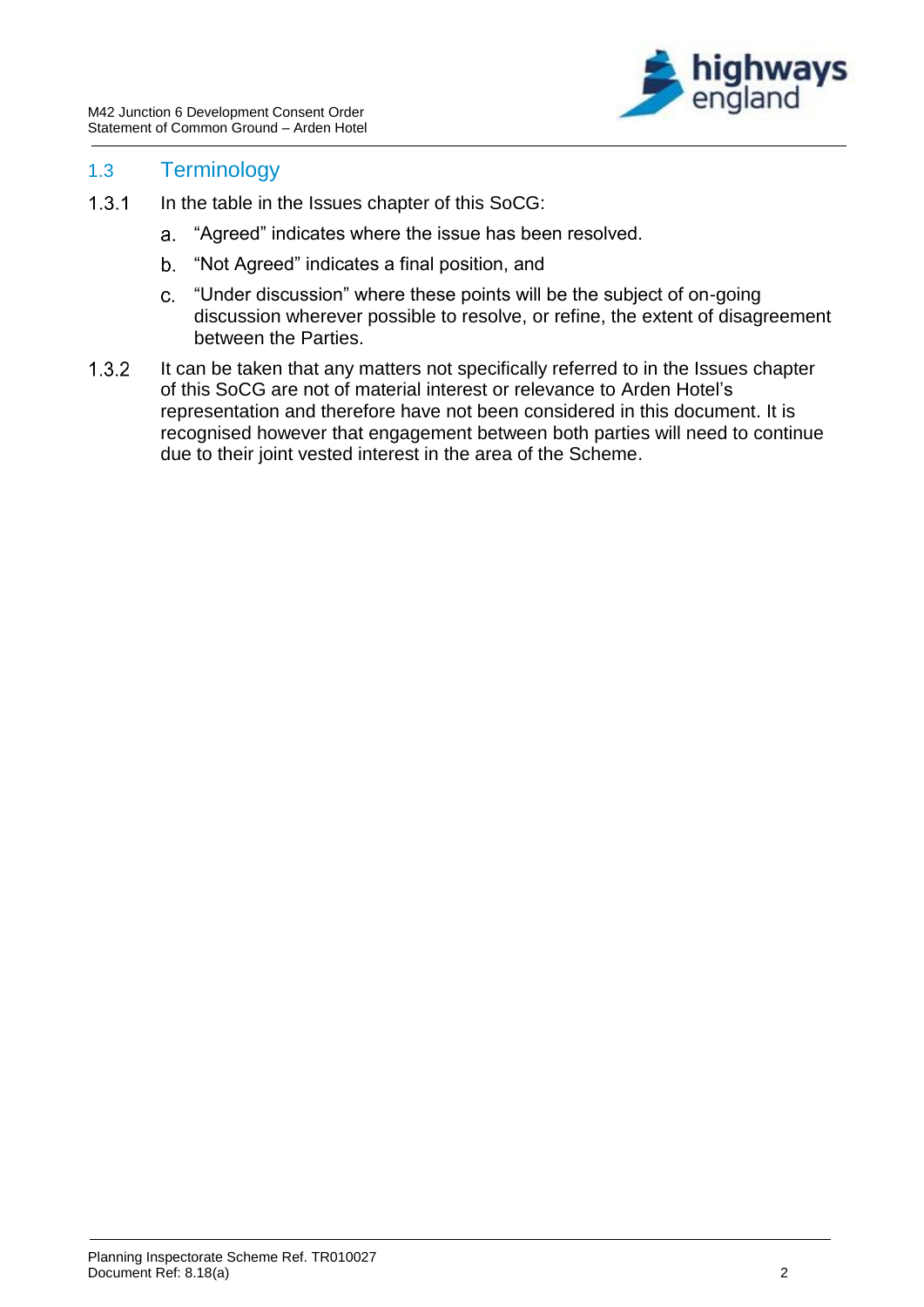

## <span id="page-6-0"></span>2 Record of Engagement

 $2.1.1$ The parties have been engaged in consultation since the beginning of the proposed development. A summary of the meetings and correspondence that has taken place between Highways England and Arden Hotel in relation to the Application is outlined in **Table 2-1**.

| <b>Date</b>                                                               | Form of correspondence | Key topics discussed and key outcomes (the<br>topics should align with the Issues tables)                                                                      |
|---------------------------------------------------------------------------|------------------------|----------------------------------------------------------------------------------------------------------------------------------------------------------------|
| 21.08.18,<br>22.08.18,<br>27.08.18,<br>30.08.18                           | <b>Emails</b>          | Emails to arrange a meeting to discuss the<br>changes proposed to the scheme in light of<br>consultation responses received.                                   |
| 19.09.18                                                                  | Meeting                | Highways England set out what the impact of the<br>Scheme would be on the Arden Hotel.                                                                         |
| 02.10.18                                                                  | Email                  | Email from Arden Hotel confirming their key<br>issues.                                                                                                         |
| 26.04.19                                                                  | Email                  | Emails to arrange a meeting to provide an update<br>on the Scheme.                                                                                             |
| 15.05.19                                                                  | Meeting                | Update meeting on the Scheme progress. There<br>were discussions on land acquisition and access<br>arrangements in relation to the footbridge over<br>the A45. |
| 16.07.19,<br>17.07.19                                                     | Email                  | Email from Arden Hotel seeking to arrange<br>another meeting with SMBC and for the<br>footbridge design drawings.                                              |
| 19.07.19,<br>23.07.19,<br>24.07.19,<br>26.07.19,<br>06.08.19,<br>13.08.19 | Emails                 | Emails to arrange a meeting with HE, Arden<br>Hotel and SMBC.                                                                                                  |
| 07.08.19                                                                  | Email                  | Email to Arden Hotel, issuing the footbridge<br>drawings.                                                                                                      |
| 15.08.19                                                                  | Meeting                | Update meeting on the Scheme progress, with<br>HE, Arden Hotel and SMBC.                                                                                       |
| 27.08.19                                                                  | Email                  | Email from Arden Hotel following attendance at<br>the hearings, noting their key issues.                                                                       |
| 10.09.19                                                                  | Email                  | Email to issue meeting notes and to arrange a<br>further meeting.                                                                                              |

#### <span id="page-6-1"></span>**Table 2-1 - Record of Engagement**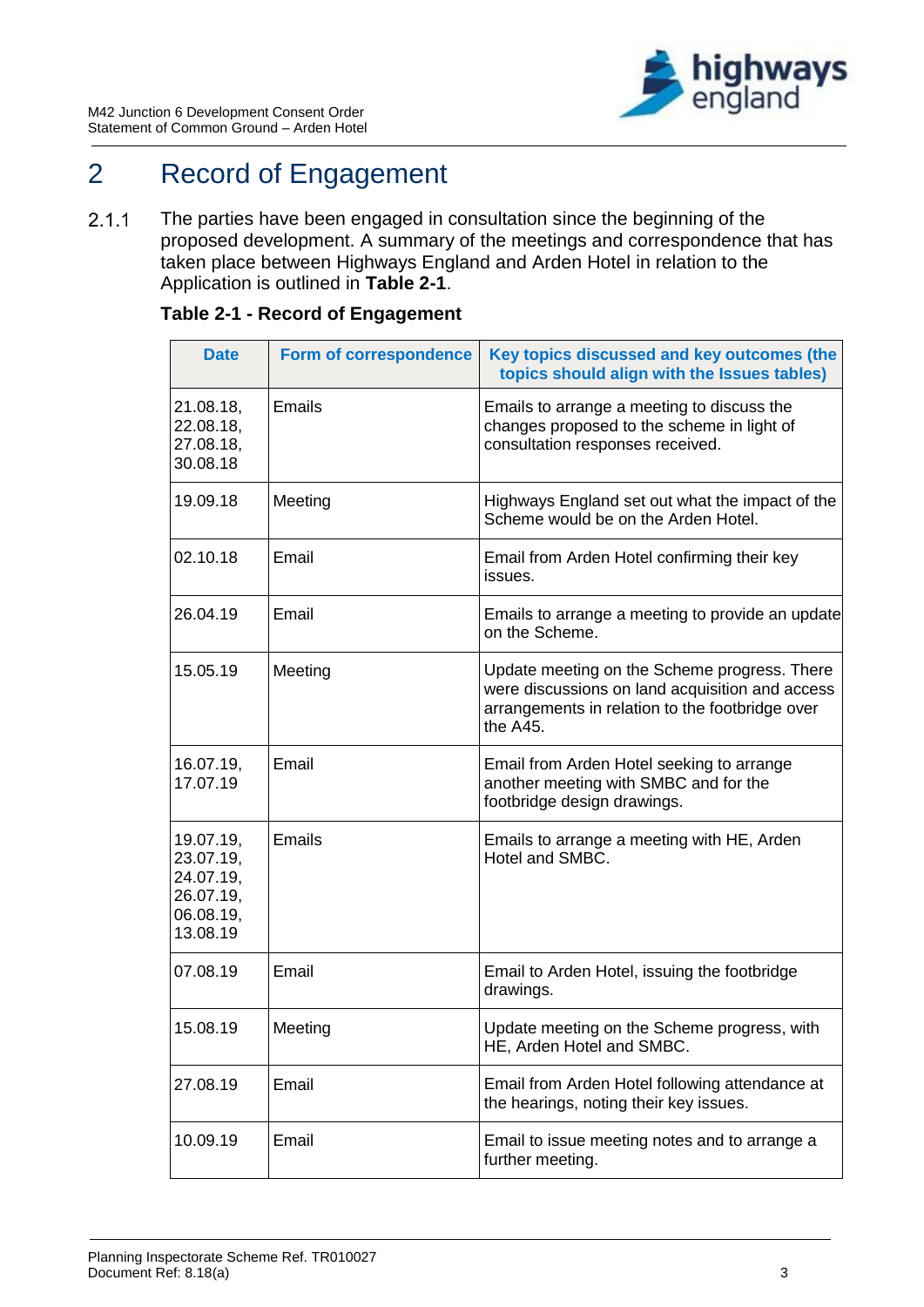

| <b>Date</b>                                                  | Form of correspondence | Key topics discussed and key outcomes (the<br>topics should align with the Issues tables)                                            |
|--------------------------------------------------------------|------------------------|--------------------------------------------------------------------------------------------------------------------------------------|
| 12.09.19,<br>16.09.19,<br>19.09.19,<br>23.09.19,<br>24.09.19 | <b>Emails</b>          | Emails to arrange a meeting with HE and Arden<br>Hotel.                                                                              |
| 24.09.19                                                     | Email                  | Email to issue draft SoCG.                                                                                                           |
| 25.09.19                                                     | Meeting                | Meeting to discuss the SoCG.                                                                                                         |
| 30.09.19                                                     | Email                  | Email to issue meeting notes.                                                                                                        |
| 02.10.19                                                     | Email                  | Email to issue updated SoCG.                                                                                                         |
| 10.10.19                                                     | Email                  | Email from DWF Law (on behalf of Arden Hotel)<br>with revised SoCG attached.                                                         |
| 11.10.19                                                     | Email                  | Email to issue revised SoCG following<br>amendments and to request final agreement to<br>submit for Deadline 6.                      |
| 11.10.19                                                     | Email                  | Email from DWF Law to confirm they are not in a<br>position to agree the revised SoCG for<br>submission at Deadline 6.               |
| 11.10.19                                                     | Email                  | Email to issue technical note which outlines<br>various options for the A45 pedestrian overbridge<br>and access during construction. |
| 23.10.19                                                     | Email                  | Email to request comments on SoCG.                                                                                                   |
| 23.10.19                                                     | Email                  | Email from DWF Law to confirm agreement of<br>draft SoCG.                                                                            |
| 25.10.19                                                     | Email                  | Email to confirm that SoCG will be submitted to<br>PINS and that Eversheds has been instructed.                                      |
| 29.10.19                                                     | Email                  | Email confirming that SoCG was submitted to<br>PINS, with submitted version attached.                                                |
| 05.11.19                                                     | Email                  | Email to request comments on technical note and<br>to arrange a call to discuss the SoCG.                                            |
| 12.11.19                                                     | Phone call             | Call to request comments on SoCG and technical<br>note.                                                                              |
| 13.11.19                                                     | Email                  | Email from Arden Hotel confirming that they are<br>not yet ready to provide an update and that<br>comments will follow.              |
| 15.11.19                                                     | Email                  | Email from DWF Law confirming that the SoCG is<br>being amended and will be sent over.                                               |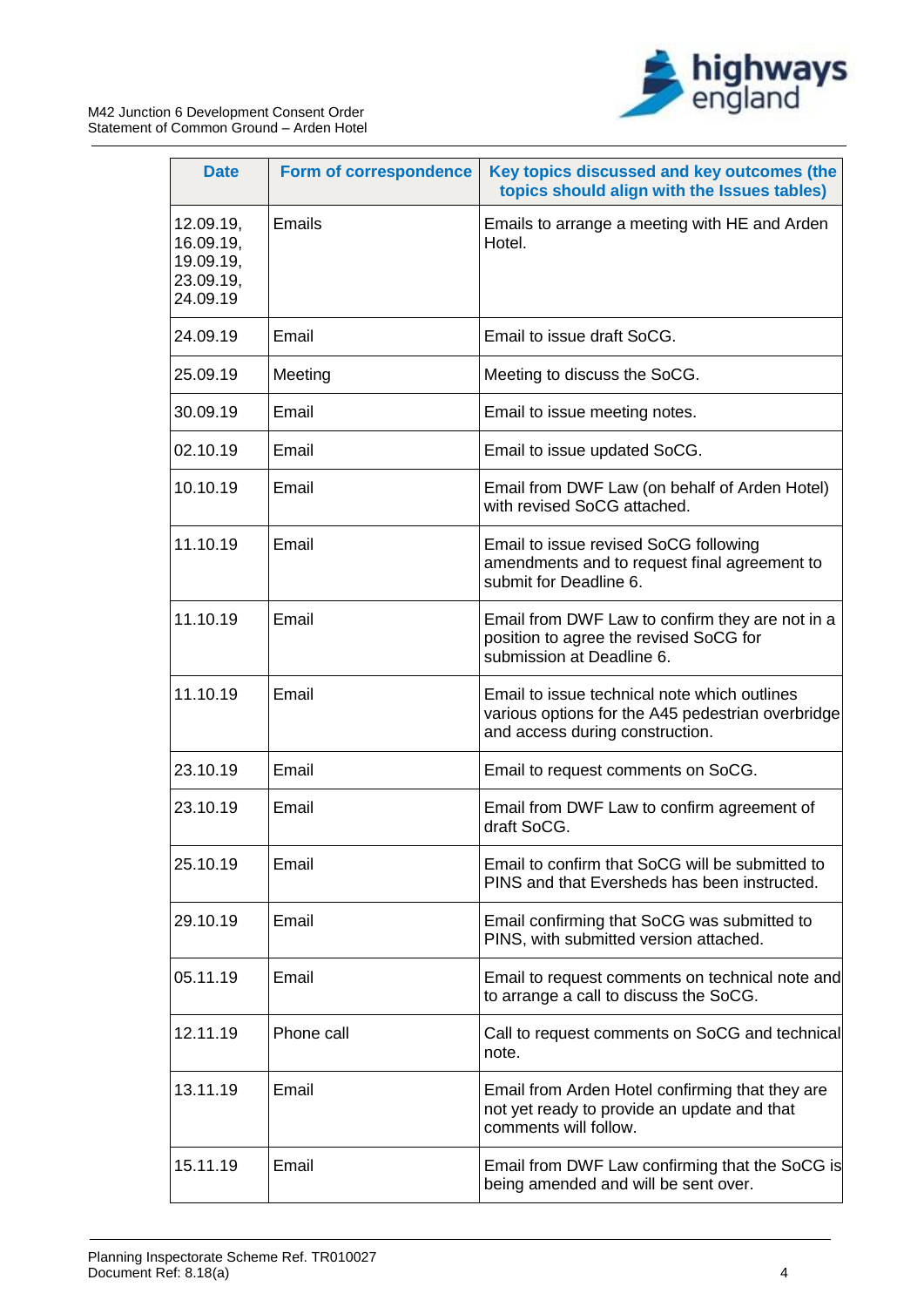

| <b>Date</b> | <b>Form of correspondence</b> | Key topics discussed and key outcomes (the<br>topics should align with the Issues tables) |
|-------------|-------------------------------|-------------------------------------------------------------------------------------------|
| 18.11.19    | <b>Emails</b>                 | Emails to request comments on SoCG and<br>technical note.                                 |
| 19.11.19    | Email                         | Email from Arden Hotel with comments on SoCG.                                             |

 $2.1.2$ It is agreed that this is an accurate record of the key meetings and consultation undertaken between (1) Highways England and (2) Arden Hotel in relation to the issues addressed in this SoCG.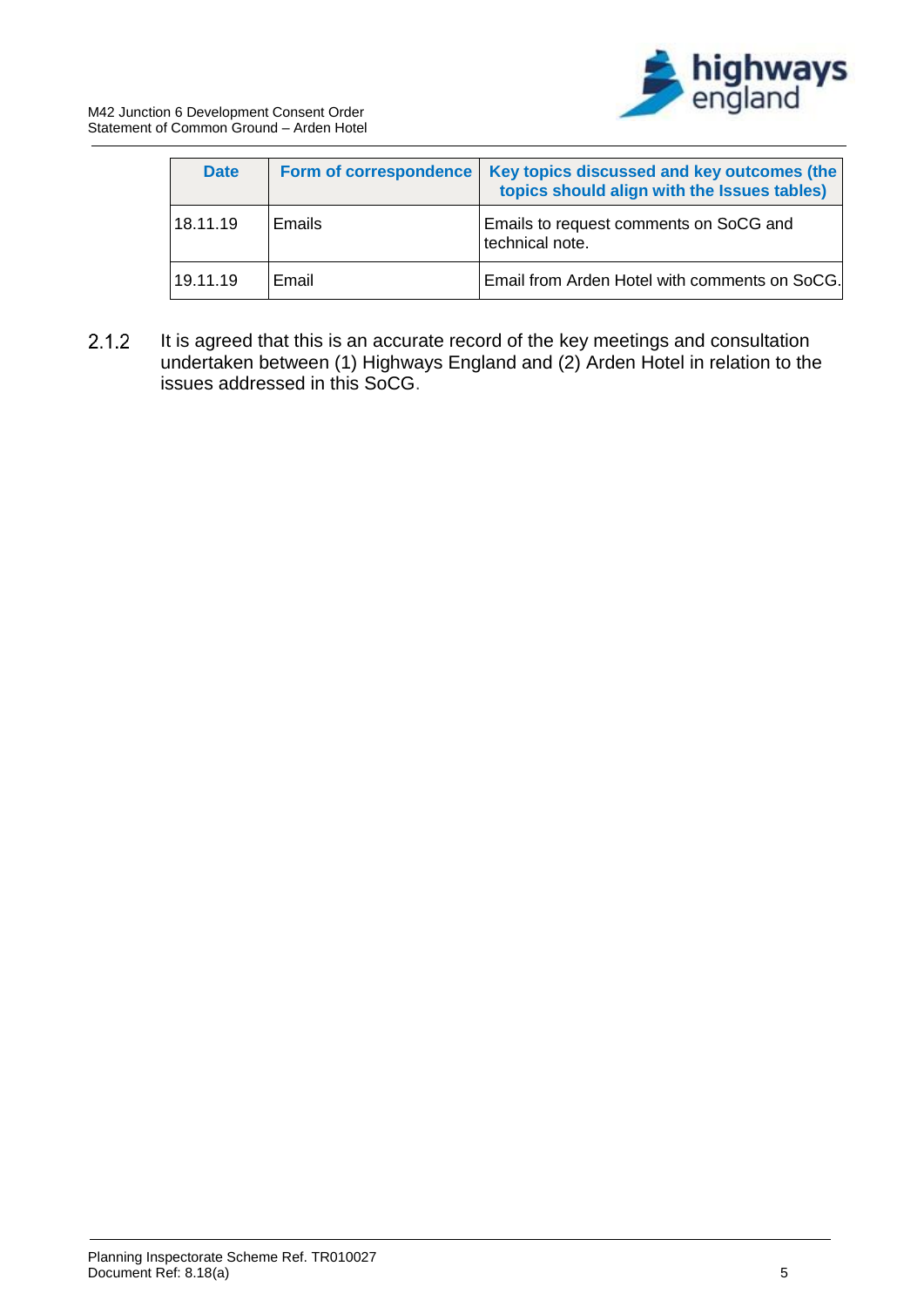

## 3 Issues

### 3.1 Issues Raised

<span id="page-9-1"></span><span id="page-9-0"></span>

| <b>Sub-topic</b>                           | <b>Arden Hotel Comment</b>                                                                                                                                                                                                                                                                                                                                                                                                                                                                                                                                                                                                                                                                                                                                                                                                                                                          | <b>Highways England Response/Actions</b>                                                                                                                                                                                                                                                                                                                                                                                                                                                                                                                                                                                                                                                                                                                                                                                                                                                                                                                                                                                                                                                                                                                                                       | <b>Status/Agreement</b>                                                                                                                          |  |  |  |
|--------------------------------------------|-------------------------------------------------------------------------------------------------------------------------------------------------------------------------------------------------------------------------------------------------------------------------------------------------------------------------------------------------------------------------------------------------------------------------------------------------------------------------------------------------------------------------------------------------------------------------------------------------------------------------------------------------------------------------------------------------------------------------------------------------------------------------------------------------------------------------------------------------------------------------------------|------------------------------------------------------------------------------------------------------------------------------------------------------------------------------------------------------------------------------------------------------------------------------------------------------------------------------------------------------------------------------------------------------------------------------------------------------------------------------------------------------------------------------------------------------------------------------------------------------------------------------------------------------------------------------------------------------------------------------------------------------------------------------------------------------------------------------------------------------------------------------------------------------------------------------------------------------------------------------------------------------------------------------------------------------------------------------------------------------------------------------------------------------------------------------------------------|--------------------------------------------------------------------------------------------------------------------------------------------------|--|--|--|
|                                            | <b>Land Acquisition</b>                                                                                                                                                                                                                                                                                                                                                                                                                                                                                                                                                                                                                                                                                                                                                                                                                                                             |                                                                                                                                                                                                                                                                                                                                                                                                                                                                                                                                                                                                                                                                                                                                                                                                                                                                                                                                                                                                                                                                                                                                                                                                |                                                                                                                                                  |  |  |  |
| <b>Permanent</b><br>acquisition of<br>land | The permanent acquisition of a parcel of<br>the Hotel's land will limit development<br>opportunities for the hotel in the future.<br>The design and location of the bridge<br>restricts the future development and<br>expansion of the hotel and its wider<br>operations.<br>As an alternative option had only been<br>tabled at the meeting, the Arden hotel<br>has asked Highways England to assess<br>all of the impacts of all design solutions<br>for the proposed footbridge to allow<br>Arden Hotel to agree which design<br>solution has the least impact on the<br>hotel.<br>A report has been produced by the<br>Applicant which sets out alternative<br>design solutions for the bridge and their<br>impacts.<br>Preferred ramp design<br>Arden Hotel's preferred ramp design<br>would be the option 4 "linear Ramp<br>Rotated Perpendicular to the A45<br>Carriageway". | Highways England has sought to reduce the<br>permanent land take required from the Arden<br>Hotel to deliver the proposed A45 Pedestrian<br>Overbridge. The proposal within the draft<br>Development Consent Order (dDCO) seeks the<br>permanent acquisition of approximately 300m <sup>2</sup><br>of land for the northern ramp of the overbridge<br>structure and its associated limits of deviation.<br>Highways England would, however, expect the<br>final land take to be reduced following detailed<br>design.<br>Highways England has investigated alternative<br>options and discussed these with the Arden<br>Hotel on 25 September 2019. Highways<br>England has proposed an alternative design,<br>which would avoid permanent land take. A<br>technical note was issued to the Arden Hotel<br>outlining the various options considered for both<br>the form of structure and construction<br>methodology on the 11 October 2019.<br>In respect to the Arden Hotel's request for the<br>island and trees being replaced like for like,<br>Highways England can confirm that the island,<br>trees, hedgerows and fencelines impacted by<br>the proposed works will be replaced to a | Formally not agreed by the end of<br>the examination. Highways<br>England and Arden Hotel will<br>continue to discuss during detailed<br>design. |  |  |  |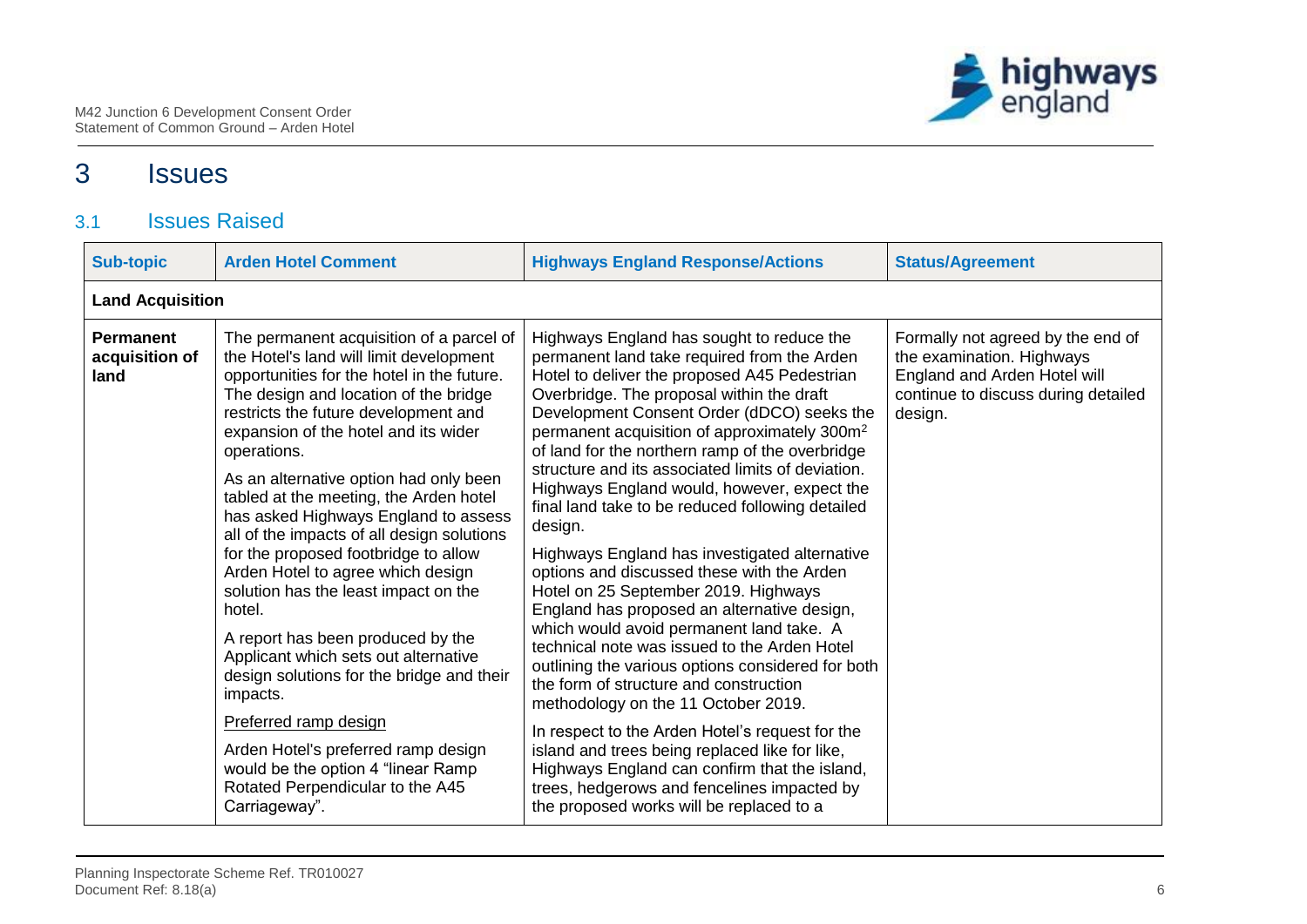

| <b>Sub-topic</b> | <b>Arden Hotel Comment</b>                                                                                                                                                                                                                                                                                                                                                                                                      | <b>Highways England Response/Actions</b>                                                                                                                                                                                                                                                                                                                                                                                    | <b>Status/Agreement</b> |
|------------------|---------------------------------------------------------------------------------------------------------------------------------------------------------------------------------------------------------------------------------------------------------------------------------------------------------------------------------------------------------------------------------------------------------------------------------|-----------------------------------------------------------------------------------------------------------------------------------------------------------------------------------------------------------------------------------------------------------------------------------------------------------------------------------------------------------------------------------------------------------------------------|-------------------------|
|                  | It is the view of Arden Hotel that this<br>option would not require any permanent<br>land acquisition, nor ongoing access<br>rights over Arden Hotel-owner land.                                                                                                                                                                                                                                                                | specification agreed with the local authority and<br>in consultation with the Arden Hotel.                                                                                                                                                                                                                                                                                                                                  |                         |
|                  | It is Arden Hotel's understanding that<br>this option is of standard construction,<br>and, would presumably be amongst the<br>quickest to construct.                                                                                                                                                                                                                                                                            | Regarding Option B, Highways England can<br>confirm that this option would move the offices<br>further to the east away from the Arden Hotel.<br>Highways England notes the Arden Hotel's<br>preference for construction methodology and                                                                                                                                                                                    |                         |
|                  | In terms of visual impact, it is the view<br>of Arden Hotel that none of the<br>alternative design solutions are<br>particularly visually appealing and would<br>have an adverse visual impact on the<br>hotel.                                                                                                                                                                                                                 | will develop this further before works<br>commence in this location. Highways England<br>will endeavour to confirm this information with<br>the Arden Hotel at the appropriate time.                                                                                                                                                                                                                                        |                         |
|                  | Preferred Construction/egress option<br>Based on the information provided in<br>the technical report produced by the<br>Applicant dated October 2019, Arden<br>Hotel's preference would be for option B<br>(removal of the front railings and<br>existing Island). This view is provided<br>that the entire bund is removed and<br>hoardings are erected surrounding the<br>site as previously discussed with the<br>Applicant. | In reference to the points raised in relation to<br>the bus stop relocation during construction, if it<br>is deemed necessary to move the bus stop,<br>Highways England will review its location during<br>detailed design and share with the Arden Hotel<br>the results of this assessment. Any temporary<br>relocation of the bus stop would be subject to<br>approval from the Solihull Metropolitan Borough<br>Council. |                         |
|                  | In addition, Arden Hotel would also<br>require that any trees that are removed<br>are replaced, in addition to the Island<br>being replaced like for like. It is Arden<br>Hotel's preference that this is included<br>as a DCO requirement.                                                                                                                                                                                     |                                                                                                                                                                                                                                                                                                                                                                                                                             |                         |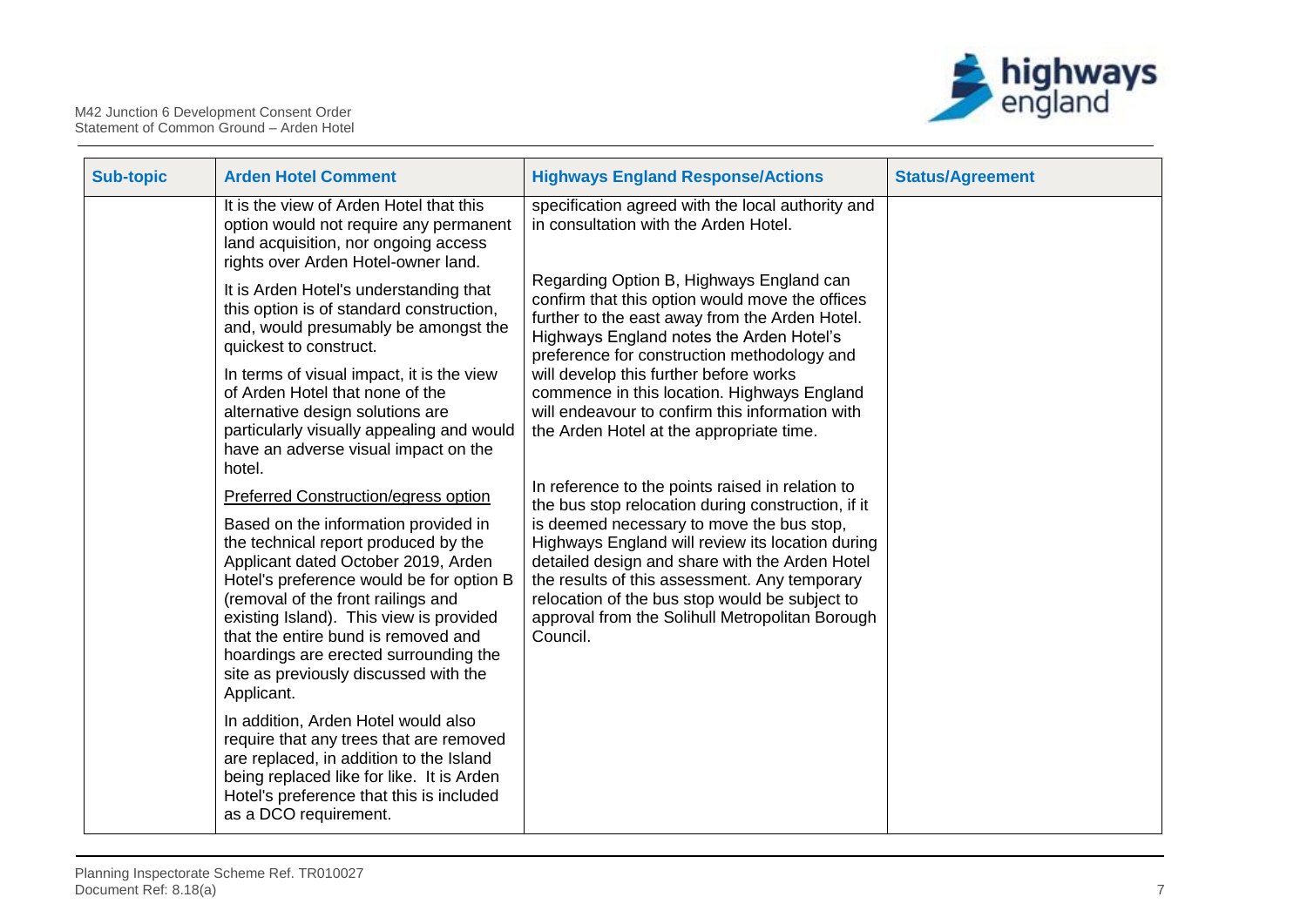

| <b>Sub-topic</b> | <b>Arden Hotel Comment</b>                                                                                                                                                                                                                                                                                                                                                                                                            | <b>Highways England Response/Actions</b> | <b>Status/Agreement</b> |
|------------------|---------------------------------------------------------------------------------------------------------------------------------------------------------------------------------------------------------------------------------------------------------------------------------------------------------------------------------------------------------------------------------------------------------------------------------------|------------------------------------------|-------------------------|
|                  | The safety of Arden Hotel's staff,<br>customers and other users is of<br>paramount importance.                                                                                                                                                                                                                                                                                                                                        |                                          |                         |
|                  | Arden Hotel are of the understanding<br>that, although not perfect, Option B will<br>be the most easily managed option from<br>a health and safety perspective. It<br>would also appear that the proposed<br>site office and unloading areas are<br>positioned further away from the hotel<br>and so potentially noise pollution will be<br>mitigated. Arden Hotel would like<br>confirmation of this point from Highways<br>England. |                                          |                         |
|                  | <b>Bus Stop</b><br>In addition to these points, Arden Hotel<br>is also of the view that the bus stop<br>should be relocated to as close to the<br>Arden Hotel as possible to ensure that<br>ease of access and safe use for Arden<br>Hotel staff during construction is<br>maintained.                                                                                                                                                |                                          |                         |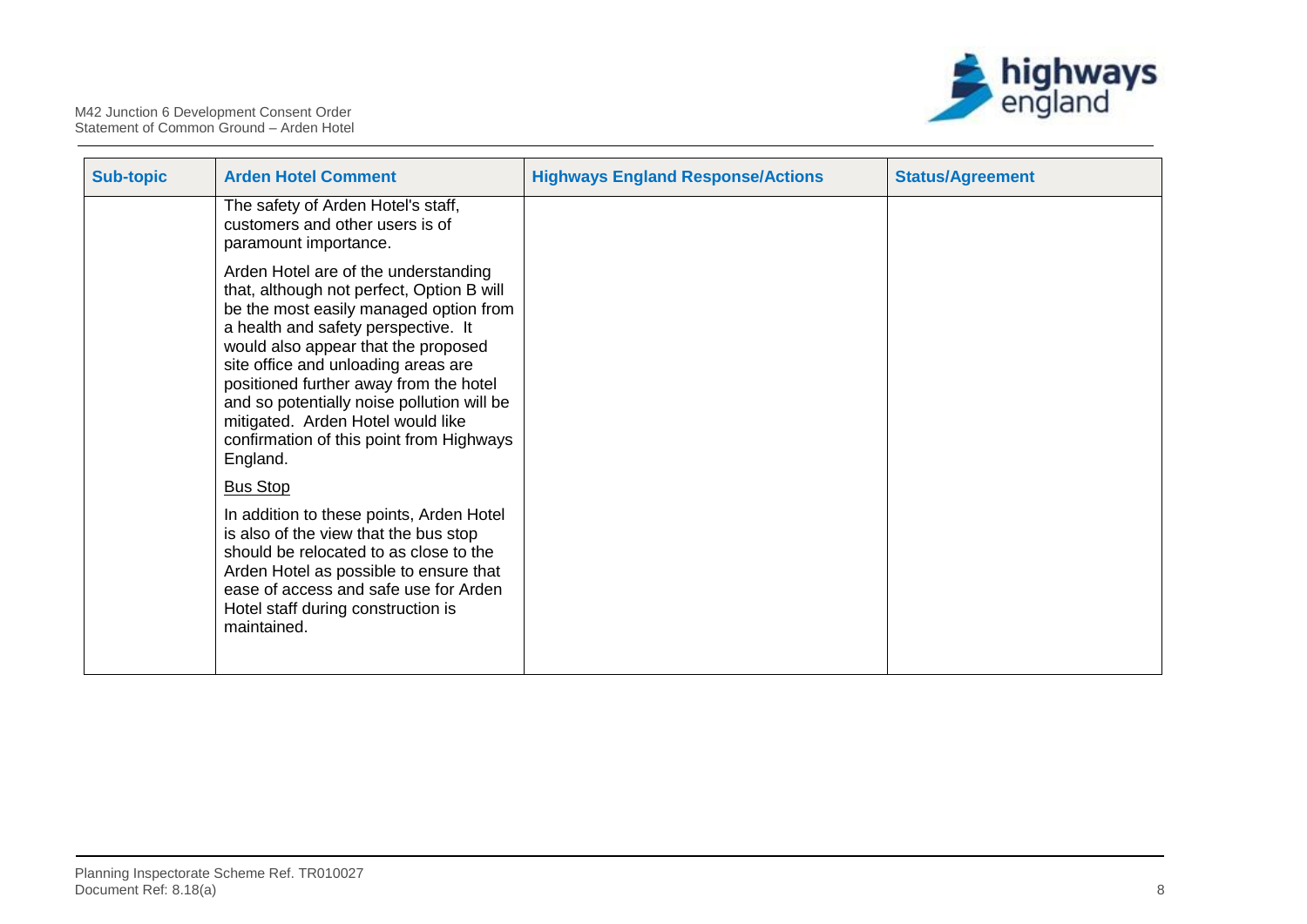

| <b>Sub-topic</b>                | <b>Arden Hotel Comment</b>                                                                                                                                                                                                                                                                                                                                                                                  | <b>Highways England Response/Actions</b>                                                                                                                                                                                                                                                                                                                                                                                                                                                                                                                                                                                                                                                                                                                  | <b>Status/Agreement</b>                                                                                                                          |
|---------------------------------|-------------------------------------------------------------------------------------------------------------------------------------------------------------------------------------------------------------------------------------------------------------------------------------------------------------------------------------------------------------------------------------------------------------|-----------------------------------------------------------------------------------------------------------------------------------------------------------------------------------------------------------------------------------------------------------------------------------------------------------------------------------------------------------------------------------------------------------------------------------------------------------------------------------------------------------------------------------------------------------------------------------------------------------------------------------------------------------------------------------------------------------------------------------------------------------|--------------------------------------------------------------------------------------------------------------------------------------------------|
| <b>Temporary</b><br>use of land | The temporary acquisition of a parcel of<br>the Hotel's land will have a detrimental<br>impact on the operation of the hotel, as<br>access and parking will be impeded.<br>To evaluate the various options that<br>have been presented to the Arden<br>Hotel, a report that summarises any<br>temporary construction effects has been<br>requested. Arden Hotel's comments on<br>that are as set out above. | The layout presented in this DCO application<br>takes into consideration the temporary<br>acquisition of land as well as permanent land<br>acquisition that is required to construct the A45<br>pedestrian overbridge. Highways England notes<br>that additional land will be acquired temporarily<br>to allow the safe construction of the alternative<br>layouts considered.<br>Highways England will, subject to the<br>agreement of an option, use reasonable<br>endeavours to minimise the impact on the hotel<br>and the loss of any parking during the<br>construction of the A45 Pedestrian Overbridge.<br>Highways England sent the plans for the<br>construction access options to the Arden Hotel<br>for consideration on the 11 October 2019. | Formally not agreed by the end of<br>the examination. Highways<br>England and Arden Hotel will<br>continue to discuss during detailed<br>design. |
|                                 | The applicant has, to date, not offered<br>any indication of the likely duration of<br>the temporary acquisition, the duration<br>of the works and assurances regarding<br>the condition in which the land will be<br>returned to the hotel. It may be mutually<br>beneficial if the material from the bund<br>wasn't returned in its entirety.                                                             | It is currently planned that the works to<br>construct the new A45 footbridge will be part of<br>the first construction activities on the scheme.<br>The bridge construction is planned to<br>commence following land entry in September<br>2020 and will take approximately six months to<br>construct. It may be possible to enter land<br>sooner than September (but after the decision<br>on the DCO) subject to agreement with Arden<br>Hotel.<br>Use of the land is limited to the construction of<br>the footbridge works and any associated<br>statutory undertaker diversions.                                                                                                                                                                   | Agreed                                                                                                                                           |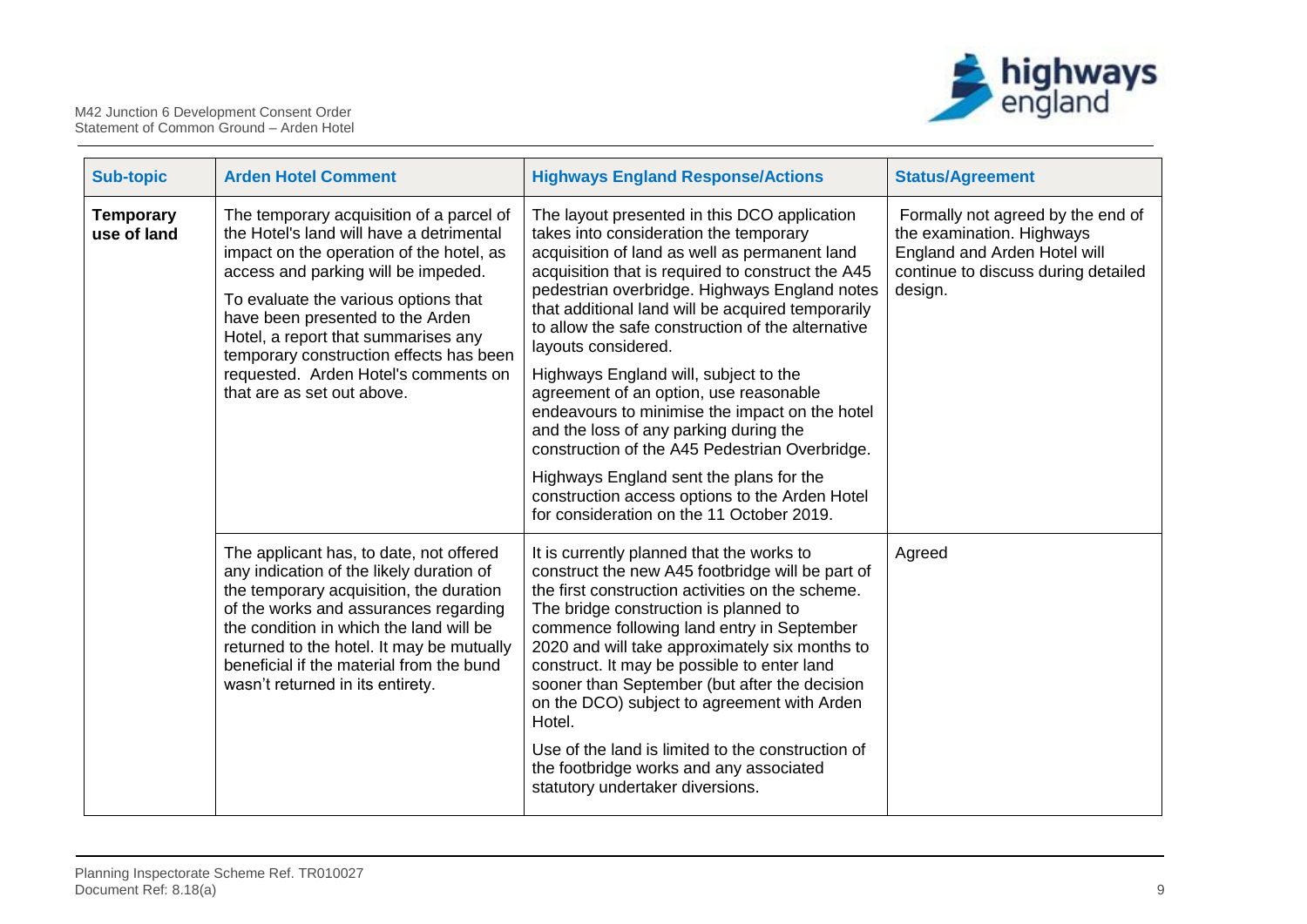

| <b>Sub-topic</b> | <b>Arden Hotel Comment</b>                                                                                                                                                                                                                                                                                                                                                                                                                               | <b>Highways England Response/Actions</b>                                                                                                                                                                                                                                                                                                                                                                                                                                                                                                                                                                    | <b>Status/Agreement</b> |
|------------------|----------------------------------------------------------------------------------------------------------------------------------------------------------------------------------------------------------------------------------------------------------------------------------------------------------------------------------------------------------------------------------------------------------------------------------------------------------|-------------------------------------------------------------------------------------------------------------------------------------------------------------------------------------------------------------------------------------------------------------------------------------------------------------------------------------------------------------------------------------------------------------------------------------------------------------------------------------------------------------------------------------------------------------------------------------------------------------|-------------------------|
|                  | <b>Comments on Outline Environmental</b><br>Management Plan and Construction<br>Environmental Management Plan.                                                                                                                                                                                                                                                                                                                                           | In accordance with the provisions within the<br>Outline Environmental Management Plan, the<br>Principal Contractor will keep residents and<br>landowners informed of planned construction<br>activities in advance of them being carried out.                                                                                                                                                                                                                                                                                                                                                               |                         |
|                  | Arden Hotel maintain the view that,<br>whilst supportive of the overall need for<br>the development and the capacity<br>improvements for Junction 6 of the M42,<br>it will undoubtedly be impossible to<br>prevent any adverse impacts of the<br>development. It is Arden Hotel's view<br>that the following steps are necessary to<br>mitigation any adverse impacts of the<br>development on its land;<br>1. Support the employment of a               | The reinstatement provisions found in Article 33<br>of the dDCO contains provisions regarding the<br>reinstatement of land [REP5-002 / Vol 3.1(b)].<br>Highways England will continue to engage with<br>the Arden Hotel as an affected party. This will<br>include discussions on when construction<br>activities will take place and how the impacts of<br>the work on the hotel will be mitigated, including<br>the existing earth bund on site. As confirmed<br>above, Highways England will, subject to the<br>agreement of an option, use reasonable<br>endeavours to minimise the impact on the hotel |                         |
|                  | liaison officer;<br>2. No movement of heavy<br>plant/machinery on a Saturday<br>when the hotel will be hosting a<br>function (e.g weddings).<br>Contractors must liaise with<br>Arden Hotel to prevent<br>construction works adversely<br>impacting on hotel functions.<br>This requirement must be<br>included in the Construction<br><b>Environmental Management</b><br>Plan.<br>3. No pile driving or rolling before<br>9am. This would detrimentally | and the loss of any parking during the<br>construction of the A45 Pedestrian Overbridge.<br>Concerning the Arden Hotel's comments on the<br>OEMP:<br>Highways England have confirmed that a<br>Community Liaison Officer will be appointed as<br>part of the construction of the Scheme.<br>Regarding Point 2, Highways England will liaise<br>with the Arden Hotel to mitigate, so far as<br>reasonably practicable, any adverse impact on<br>the hotel during functions and will provide<br>notice of when such activities are taking place.                                                              |                         |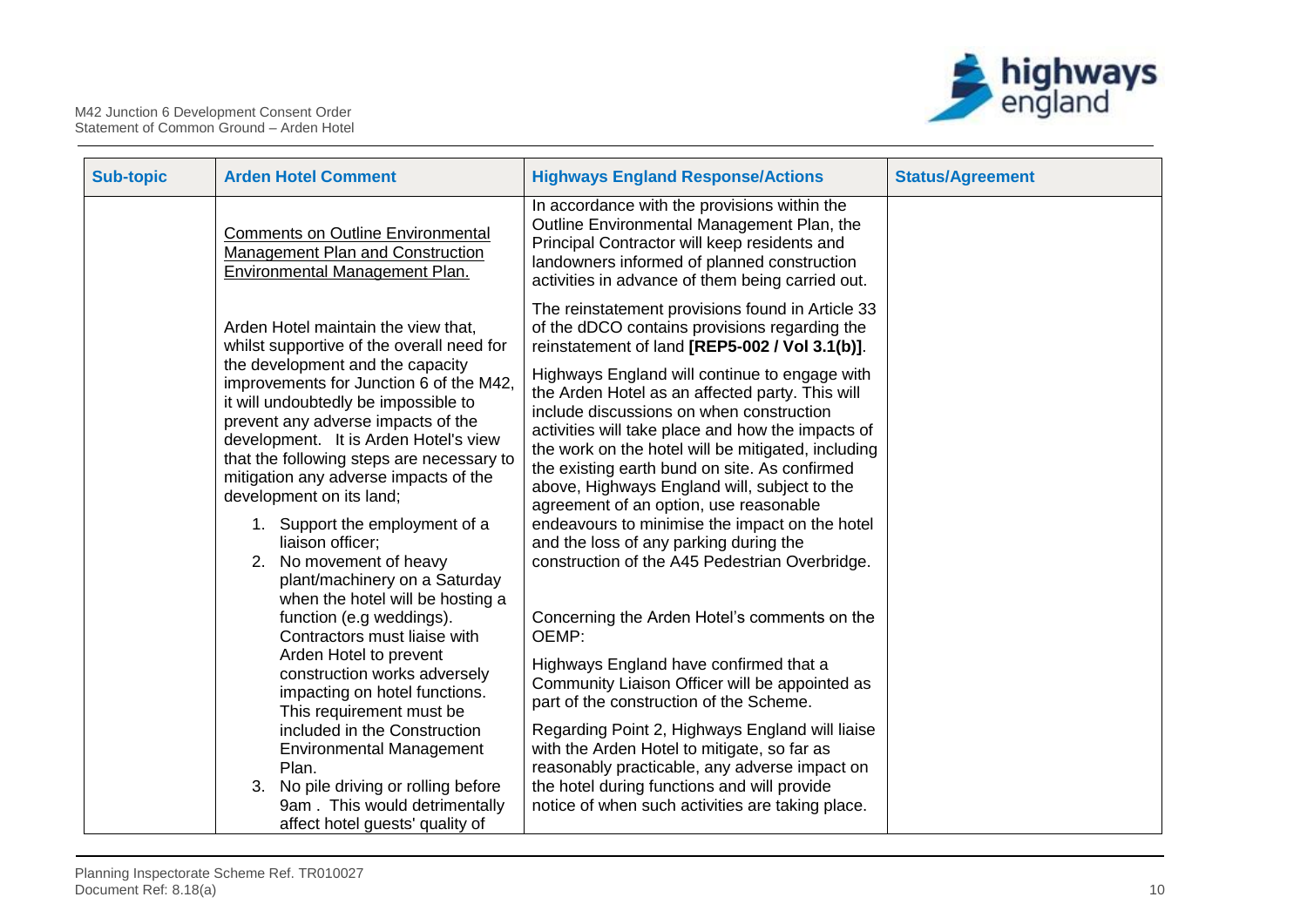

| <b>Sub-topic</b> | <b>Arden Hotel Comment</b>                                                                                                                                                                                                                                                                                                                                                                                                                                                                                                                                                              | <b>Highways England Response/Actions</b>                                                                                                                                                                                                                                                                                                                                                                                                                                                                                                                                                                                                                                                                                                                                         | <b>Status/Agreement</b> |
|------------------|-----------------------------------------------------------------------------------------------------------------------------------------------------------------------------------------------------------------------------------------------------------------------------------------------------------------------------------------------------------------------------------------------------------------------------------------------------------------------------------------------------------------------------------------------------------------------------------------|----------------------------------------------------------------------------------------------------------------------------------------------------------------------------------------------------------------------------------------------------------------------------------------------------------------------------------------------------------------------------------------------------------------------------------------------------------------------------------------------------------------------------------------------------------------------------------------------------------------------------------------------------------------------------------------------------------------------------------------------------------------------------------|-------------------------|
|                  | sleep and is likely to deter<br>guests from using the hotel. No<br>pile driving or rolling before 9am<br>to be captured in the CEMP.<br>Traffic management - avoid<br>4.<br>large deliveries around the<br>hotel's busy times. Usually 8am<br>to 9am and after 4pm. Advise<br>the hotel of busy delivery days<br>and require liaison through the<br>CEMP.<br>5. It is the preference of Arden<br>Hotel for the bund to remain off<br>site once it has been removed.<br>This will halve the amount of<br>spoil transportation and                                                        | Concerning Point 3, during the meeting held on<br>the 25 September, the working hours of 07:00:<br>18:00 were communicated to the Arden Hotel.<br>During this meeting Highways England agreed<br>that restricted hours could be implemented for<br>noisy works. Since this meeting, the working<br>hours for the Scheme have been agreed with<br>Solihull Metropolitan Borough Council and<br>additionally Highways England refer the Arden<br>Hotel to the Register of Environmental Actions<br>and Commitments contained within the updated<br>Outline Environmental Management Plan<br>(OEMP) submitted at Deadline 9 [Volume<br>6.11(a)]. Commitment G33c confirms that piling<br>operations associated with the pedestrian<br>overbridge construction will not begin before |                         |
|                  | associated disturbance (both<br>physical and noise). It would<br>also reduce the carbon footprint.<br>The Arden Hotel presume this<br>would be mutually beneficial.<br>Good quality hoarding should be<br>6.<br>erected around the site for<br>safety (dust and light spill<br>mitigation and visual intrusion).<br>To be controlled by the CEMP.<br>Lighting spill should be<br>7.<br>minimised by using directional<br>lamps and required in the<br>CEMP.<br>Noise, vibration and dust should<br>8.<br>be kept to a minimum through<br>steps to be listed and included<br>in the CEMP | 08:00.<br>Concerning Point 4, Highways England will<br>liaise with the Arden Hotel to agree appropriate<br>delivery times on a week by week basis.<br>Concerning Points 6 to 8, these matters are<br>addressed in the updated OEMP [Volume<br>6.11(a)] submitted at Deadline 9. Requirement<br>4(3)(c) of the Draft Development Consent Order<br>[Volume 3.1(c)] submitted at Deadline 9, sets<br>out when night-time working may take place. In<br>addition, the Community Liaison Officer will<br>notify affected parties of works within that<br>locality prior to the works commencing. In most<br>cases, this would be not less than seven days.<br>Highways England does not envisage that its<br>contractors would need to use the Arden                                  |                         |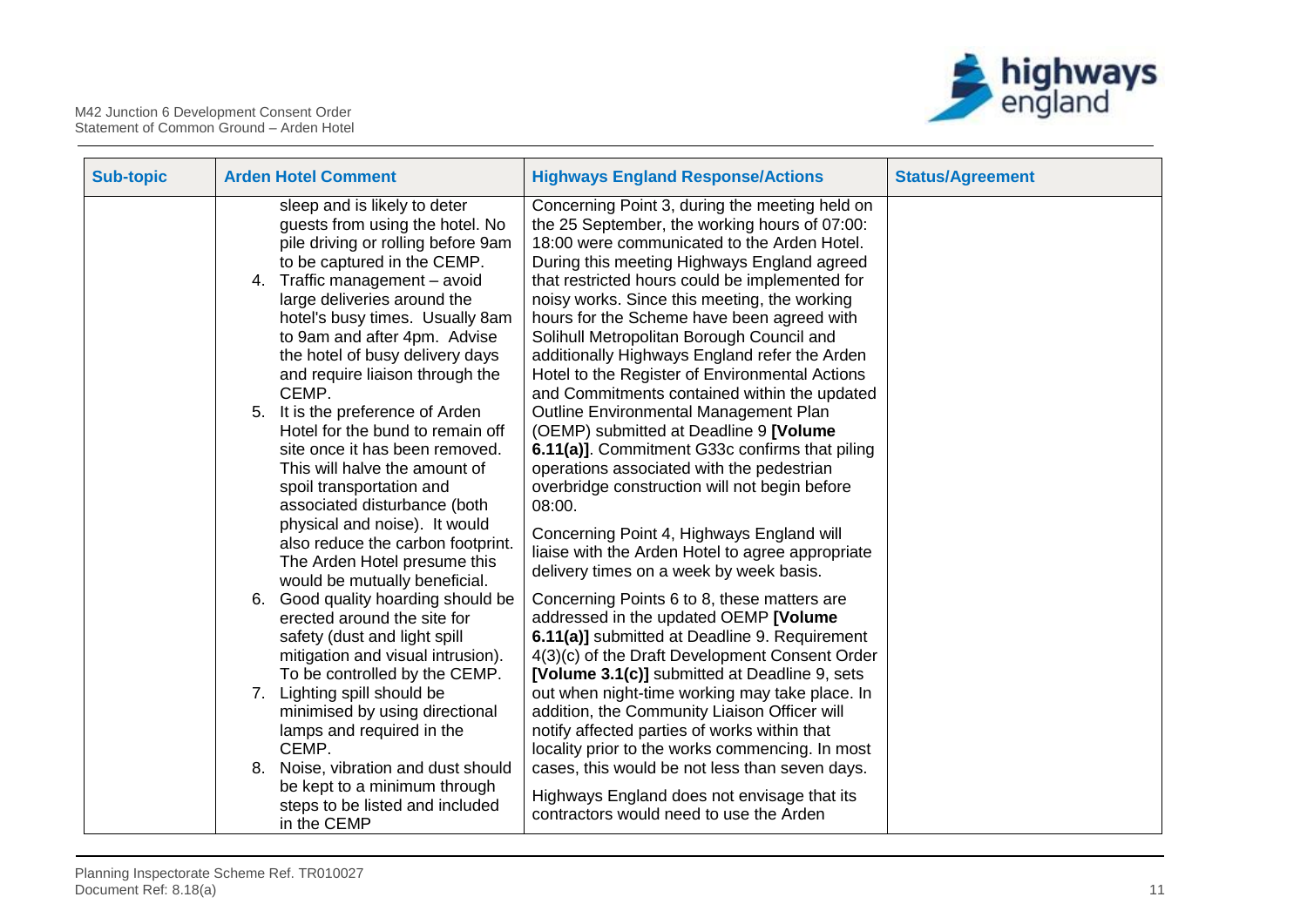

| <b>Sub-topic</b>                  | <b>Arden Hotel Comment</b>                                                                                                                                                                                                                                                                                                                                                                                                             | <b>Highways England Response/Actions</b>                                                                                                                                                                           | <b>Status/Agreement</b> |
|-----------------------------------|----------------------------------------------------------------------------------------------------------------------------------------------------------------------------------------------------------------------------------------------------------------------------------------------------------------------------------------------------------------------------------------------------------------------------------------|--------------------------------------------------------------------------------------------------------------------------------------------------------------------------------------------------------------------|-------------------------|
|                                   | Night working must only be<br>9.<br>allowed by prior permission of<br>and in consultation with Arden<br>Hotel (so as to avoid disruption<br>to evening functions and peak<br>hotel periods).<br>10. Contractors may only use Arden<br>Hotel facilities with prior<br>permission.                                                                                                                                                       | Hotel's facilities at any stage. However, should<br>an instance arise that the contractor requires<br>access to these facilities, Highways England<br>can confirm prior approval will be sought from<br>the hotel. |                         |
| Land<br>Ownership<br><b>Plans</b> | The land ownership plan received with<br>the section 56 notice identified some<br>blue land whereby the key states that<br>there was to be some land used<br>temporarily and rights to be acquired<br>permanently. The hotel requires clarity<br>over what is and isn't required in<br>respect of the blue land as part of it is in<br>its ownership.<br>The hotel is confused by Highways<br>England's response and requires clarity. | Highways England confirmed that the subsoil<br>rights are affected.                                                                                                                                                | Agreed                  |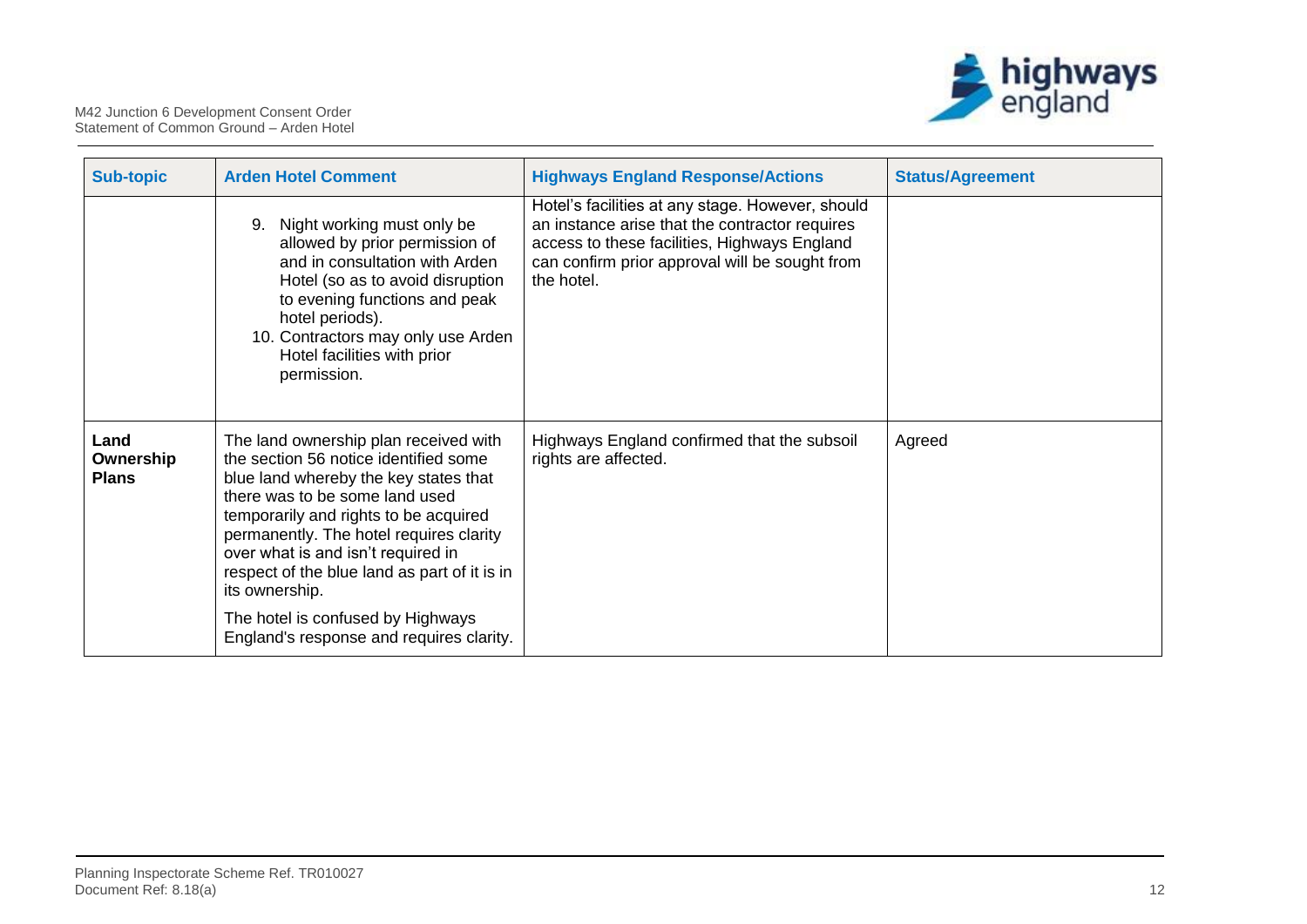



| <b>Sub-topic</b>                                         | <b>Arden Hotel Comment</b>                                                                                                                                                                                                                                                                                                                                                                                                                                                                                                                                                                                                                                                                                                               | <b>Highways England Response/Actions</b>                                                                                                                                                                                                                                                                                                                                                                                                                                                                                                                    | <b>Status/Agreement</b> |  |  |
|----------------------------------------------------------|------------------------------------------------------------------------------------------------------------------------------------------------------------------------------------------------------------------------------------------------------------------------------------------------------------------------------------------------------------------------------------------------------------------------------------------------------------------------------------------------------------------------------------------------------------------------------------------------------------------------------------------------------------------------------------------------------------------------------------------|-------------------------------------------------------------------------------------------------------------------------------------------------------------------------------------------------------------------------------------------------------------------------------------------------------------------------------------------------------------------------------------------------------------------------------------------------------------------------------------------------------------------------------------------------------------|-------------------------|--|--|
| <b>Construction</b>                                      |                                                                                                                                                                                                                                                                                                                                                                                                                                                                                                                                                                                                                                                                                                                                          |                                                                                                                                                                                                                                                                                                                                                                                                                                                                                                                                                             |                         |  |  |
| <b>Construction</b><br>access                            | The use of the hotel's access by heavy<br>vehicles and plant, will have a<br>detrimental impact on the operation of<br>the hotel and customer experience<br>when visiting the site, due to the<br>transition of debris and potential<br>detrimental impact on the condition of<br>the access. The land adjacent to the<br>Arden and railway (which we presume<br>will accommodate the footbridge) has<br>previously been used as a building<br>pound during highway construction<br>works. During this time the site was<br>accessed directly off the A45 via the<br>bus stop, to negate the need for the<br>hotel's access to be used. This option<br>does not appear to have been<br>considered by the applicant to date.<br>See above | The location of the new pedestrian overbridge<br>prevents a direct access to and from the A45 to<br>be constructed. A one-way system through the<br>bunded area and out through the bus stop<br>would be required to provide both working area<br>for the bridge and a safe temporary merge<br>detail.<br>Highways England can confirm that the<br>Principal Contractor will liaise directly with the<br>Arden Hotel prior to the commencement of<br>works in this area with a view to reaching an<br>agreement about the appropriate use of the<br>access. | Agreed                  |  |  |
| <b>Working</b><br><b>Practices and</b><br><b>Timings</b> | Indication of the proposed working<br>practices and constraints on working<br>hours.                                                                                                                                                                                                                                                                                                                                                                                                                                                                                                                                                                                                                                                     | Highways England has outlined the working<br>hours that are to be adhered to as part of the<br>dDCO which are as follows:                                                                                                                                                                                                                                                                                                                                                                                                                                   | Not agreed              |  |  |
|                                                          | Arden Hotel concerned that works<br>commencing at 7am or 8am will have a                                                                                                                                                                                                                                                                                                                                                                                                                                                                                                                                                                                                                                                                 | $07:00 - 18:00$ Monday to Friday                                                                                                                                                                                                                                                                                                                                                                                                                                                                                                                            |                         |  |  |
|                                                          | detrimental impact on the hotel's guests                                                                                                                                                                                                                                                                                                                                                                                                                                                                                                                                                                                                                                                                                                 | 08:00 - 13:00 Saturday                                                                                                                                                                                                                                                                                                                                                                                                                                                                                                                                      |                         |  |  |
|                                                          | and repeat custom will be affected and<br>will disrupt the wider operation of the<br>hotel.                                                                                                                                                                                                                                                                                                                                                                                                                                                                                                                                                                                                                                              | However, some work activities may need to be<br>undertaken outside of these working hours as<br>set out in Requirement 4 of the dDCO.                                                                                                                                                                                                                                                                                                                                                                                                                       |                         |  |  |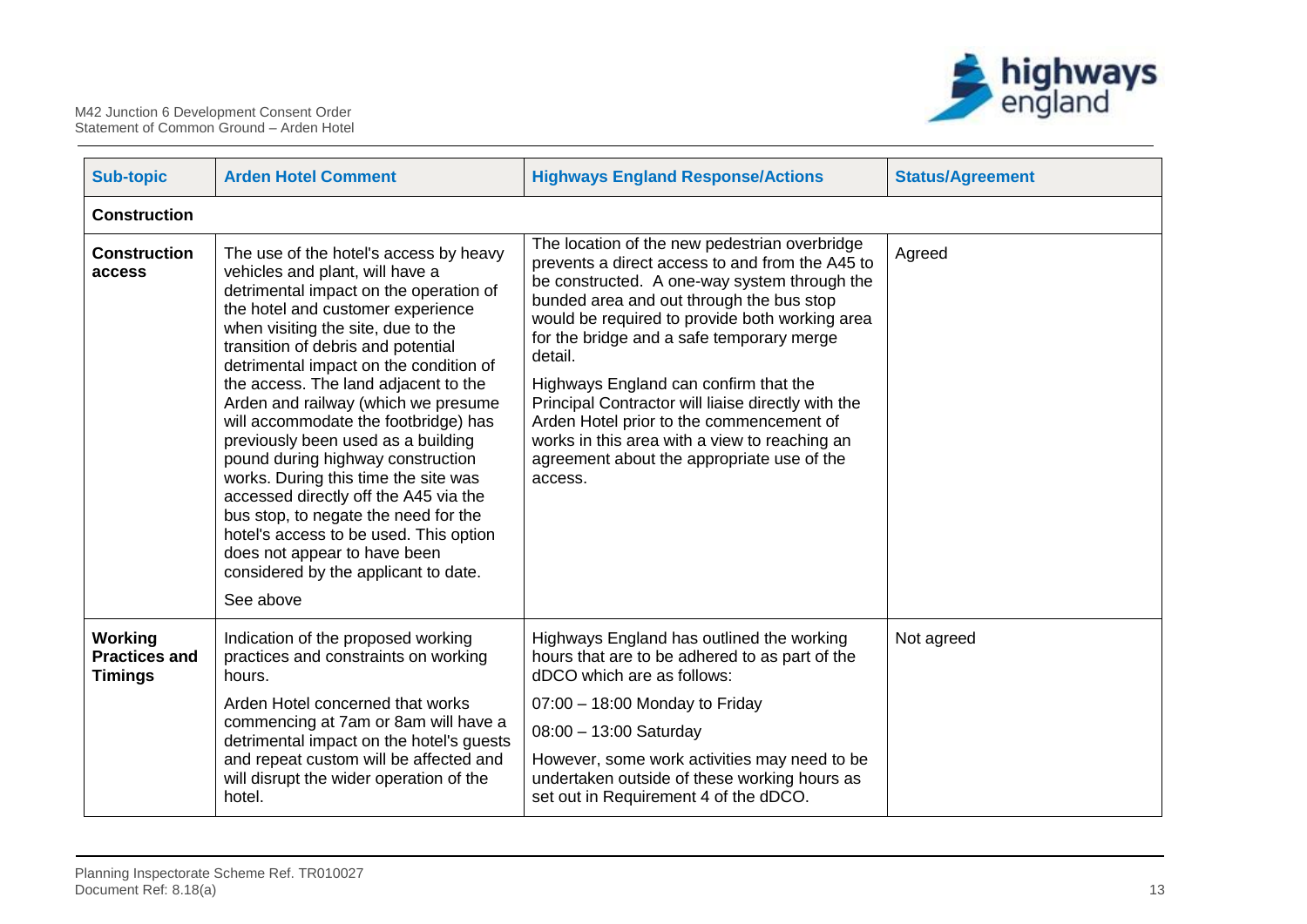

| <b>Sub-topic</b> | <b>Arden Hotel Comment</b>                                                                                                                                                                                                                                                                                                                                                           | <b>Highways England Response/Actions</b>                                                                                                                                                                                                                                                                                                                                                                                                                                                                      | <b>Status/Agreement</b> |
|------------------|--------------------------------------------------------------------------------------------------------------------------------------------------------------------------------------------------------------------------------------------------------------------------------------------------------------------------------------------------------------------------------------|---------------------------------------------------------------------------------------------------------------------------------------------------------------------------------------------------------------------------------------------------------------------------------------------------------------------------------------------------------------------------------------------------------------------------------------------------------------------------------------------------------------|-------------------------|
|                  | See also above comments in respect of<br>what is required to be controlled by the<br><b>CEMP</b><br>In addition to Arden Hotel's comments<br>in respect of the CEMP, it would request<br>an amendment to DCO Requirement<br>4(4) (c) to include consultation in<br>respect of the contents of the CEMP<br>with Arden Hotel in respect of any works<br>to be carried out on its land. | The working hours for the Scheme have been<br>agreed with Solihull Metropolitan Borough<br>Council and additionally Highways England<br>refer the Arden Hotel to the Register of<br><b>Environmental Actions and Commitments</b><br>contained within the updated Outline<br>Environmental Management Plan (OEMP)<br>submitted at Deadline 9 [Volume 6.11(a)].<br>Commitment G33c confirms that piling<br>operations associated with the pedestrian<br>overbridge construction will not begin before<br>08:00. |                         |
|                  |                                                                                                                                                                                                                                                                                                                                                                                      | In reference to construction, Highways England<br>refers the Arden Hotel to the Outline<br>Environmental Management Plan [REP9-019/<br>Volume 6.11(a)]. This purpose of this document<br>is to manage the environmental effects of the<br>Scheme during construction. This document<br>contains a number of control measures, which<br>the Contractor will be obligated to adhere to.                                                                                                                         |                         |
|                  |                                                                                                                                                                                                                                                                                                                                                                                      | Please note, all construction works will be<br>subject to Section 61 consents, which will need<br>to be agreed by Solihull Metropolitan Borough<br>Council.                                                                                                                                                                                                                                                                                                                                                   |                         |
|                  |                                                                                                                                                                                                                                                                                                                                                                                      | As noted above, Highways England will<br>continue to engage with the Arden Hotel in<br>advance of construction works in order to<br>understand how best to mitigate the impacts.<br>Highways England, however, does not intend to<br>formally consult with the Arden Hotel on the                                                                                                                                                                                                                             |                         |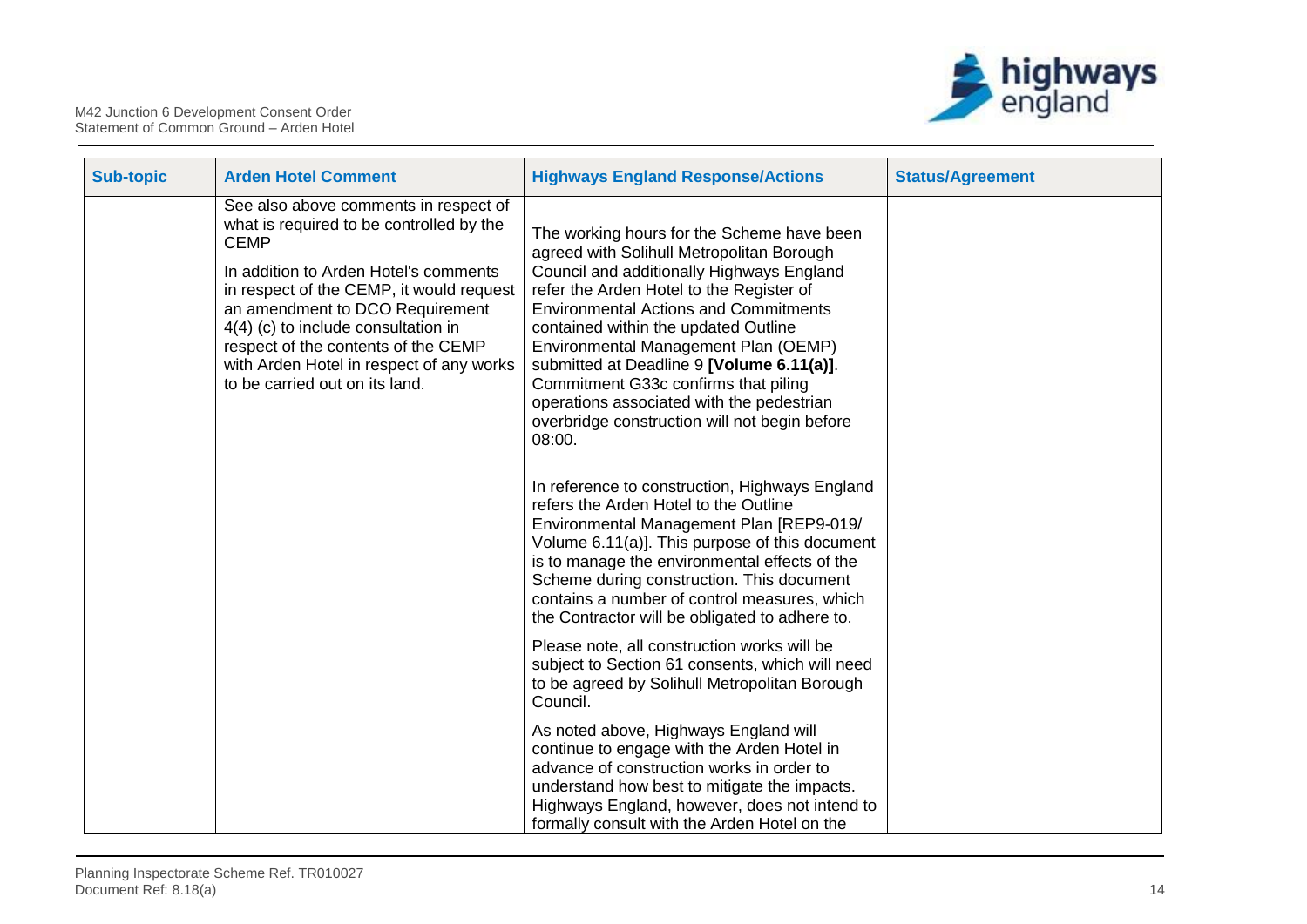

| <b>Sub-topic</b> | <b>Arden Hotel Comment</b>                                                                                | <b>Highways England Response/Actions</b>                                                                                                                                                                                              | <b>Status/Agreement</b> |
|------------------|-----------------------------------------------------------------------------------------------------------|---------------------------------------------------------------------------------------------------------------------------------------------------------------------------------------------------------------------------------------|-------------------------|
|                  |                                                                                                           | contents of the CEMP before it is finalised, as<br>this is a scheme-wide document, but notes the<br>comments it has already made on the OEMP.                                                                                         |                         |
|                  | The hotel would like a programme of the<br>works together with estimated<br>timescales (to be minimised). | Highways England issued an outline<br>construction programme at Deadline 6 (11<br>October 2019).                                                                                                                                      | Agreed                  |
|                  |                                                                                                           | Highways England can confirm that the<br>Principal Contractor will liaise directly with the<br>Arden Hotel prior to the commencement of<br>works in this area, which will include providing<br>updates on the construction programme. |                         |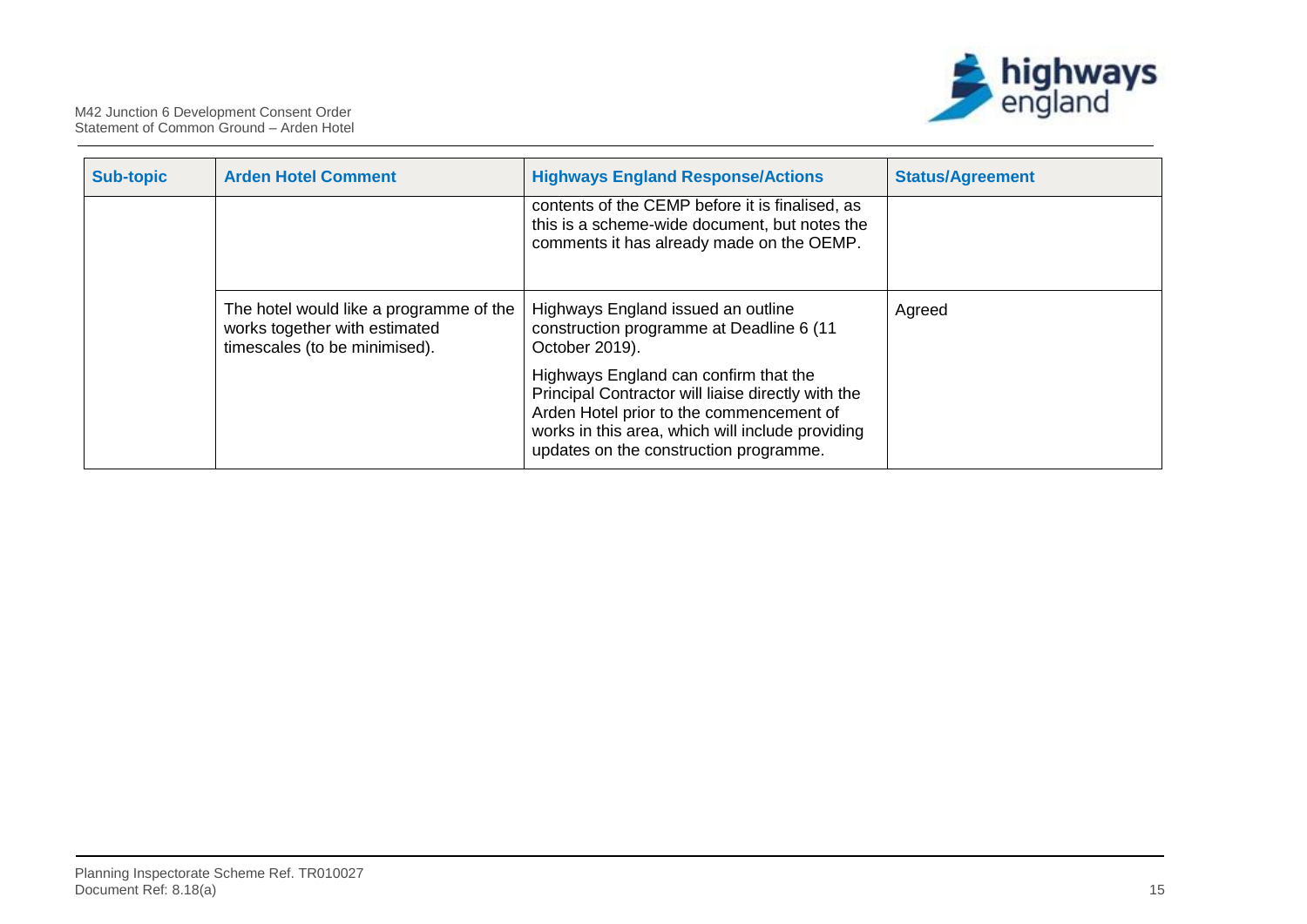

| <b>Sub-topic</b> | <b>Arden Hotel Comment</b>                                                                                                                                                                                                                                                                                                                                                                                                                                                                                                  | <b>Highways England Response/Actions</b>                                                                                                                                                                                                                                                                                                                                                                                                                                                                                                          | <b>Status/Agreement</b> |
|------------------|-----------------------------------------------------------------------------------------------------------------------------------------------------------------------------------------------------------------------------------------------------------------------------------------------------------------------------------------------------------------------------------------------------------------------------------------------------------------------------------------------------------------------------|---------------------------------------------------------------------------------------------------------------------------------------------------------------------------------------------------------------------------------------------------------------------------------------------------------------------------------------------------------------------------------------------------------------------------------------------------------------------------------------------------------------------------------------------------|-------------------------|
|                  | The hotel would like Highways England<br>and their Contractor to engage with the<br>hotel during construction to ensure all<br>reasonable endeavours are taken to<br>minimise the impact on hotel events and<br>guests.                                                                                                                                                                                                                                                                                                     | The Contractor, during construction, shall have<br>a community liaison officer on site in order to<br>engage with the hotel.                                                                                                                                                                                                                                                                                                                                                                                                                      | Agreed                  |
|                  |                                                                                                                                                                                                                                                                                                                                                                                                                                                                                                                             | The liaison officer shall co-ordinate with the<br>hotel to ensure that any construction activities<br>which directly impact the hotel are<br>communicated in advance and they shall co-<br>operate in order to minimise any negative<br>impact on the hotel.                                                                                                                                                                                                                                                                                      |                         |
|                  |                                                                                                                                                                                                                                                                                                                                                                                                                                                                                                                             | Furthermore, Highways England would<br>welcome communication from the hotel<br>management and be notified of any events<br>being held at the hotel to ensure that all<br>reasonable endeavours can be put in place to<br>minimise the impact of construction activities.                                                                                                                                                                                                                                                                          |                         |
| <b>Safety</b>    | The Arden Hotel raised a safety<br>concern (again as this had been<br>mentioned previously) that drivers<br>travelling past the exit from the Arden<br>Hotel merge into the left-hand lane for<br>the M42 too soon (driving and cutting<br>over the chevrons) which makes exiting<br>the hotel dangerous. The hotel asked<br>whether bollards could be put in place/<br>extended further down the carriageway<br>as there were concerns that the<br>problem would be worsened with the<br>addition of construction traffic. | Highways England will develop the Traffic<br>Management Plan associated with the<br>construction of the Pedestrian Overbridge in<br>order to ensure that access and egress is<br>controlled in a safe manner.<br>As part of the temporary traffic management<br>plan, the Contractor would seek to install<br>temporary bollards adjacent to the<br>carriageway. Any permanent installation of<br>bollards would be investigated as part of<br>detailed design and would be subject to<br>approval from Solihull Metropolitan Borough<br>Council. | Not agreed              |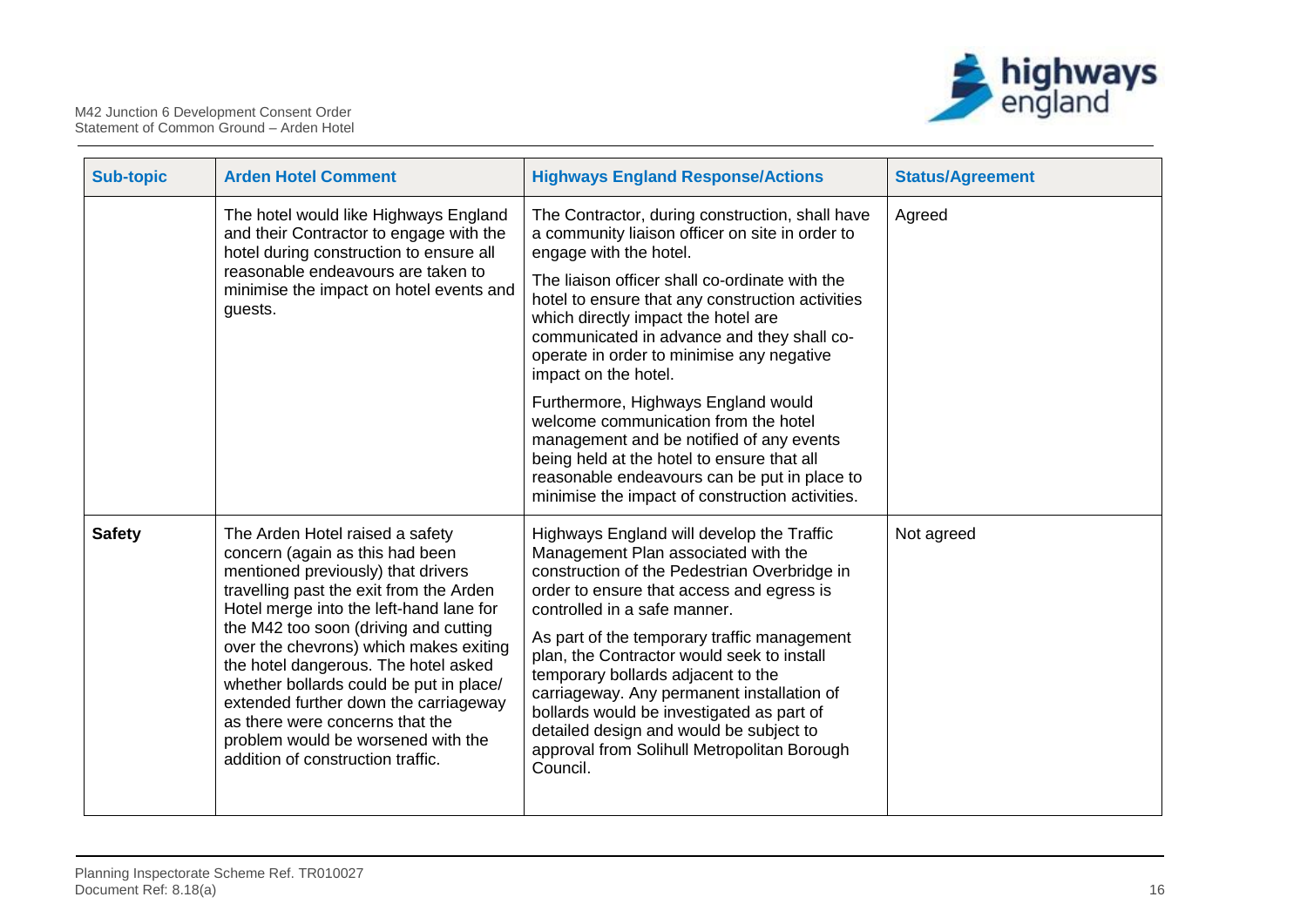

| <b>Sub-topic</b>                     | <b>Arden Hotel Comment</b>                                                                             | <b>Highways England Response/Actions</b>                                                                                                                                                                                                                                                                                                                                                                                                                                                                                                              | <b>Status/Agreement</b> |
|--------------------------------------|--------------------------------------------------------------------------------------------------------|-------------------------------------------------------------------------------------------------------------------------------------------------------------------------------------------------------------------------------------------------------------------------------------------------------------------------------------------------------------------------------------------------------------------------------------------------------------------------------------------------------------------------------------------------------|-------------------------|
|                                      | Arden Hotel would like to be consulted<br>in respect of the contents of the Traffic<br>Management Plan | As noted above, Highways England will<br>continue to engage with the Arden Hotel in<br>advance of construction works in order to<br>understand how best to mitigate the impacts,<br>including from traffic movements to and from<br>the hotel. Highways England, however, does<br>not intend to formally consult with the Arden<br>Hotel on the contents of the Traffic<br>Management Plan before it is finalised, as this<br>is a scheme-wide document.                                                                                              |                         |
| Footbridge                           |                                                                                                        |                                                                                                                                                                                                                                                                                                                                                                                                                                                                                                                                                       |                         |
| <b>Options for</b><br>the footbridge | The hotel wishes to understand whether<br>the footbridge could be sited at Long<br>Acre.               | As part of the design optioneering process, the<br>land occupied by Longacre Farm was<br>considered and ultimately discounted by the<br>Applicant due to the following reasons:                                                                                                                                                                                                                                                                                                                                                                       | Agreed                  |
|                                      |                                                                                                        | The land title of Longacre Farm is at its<br>narrowest where it meets the A45, therefore<br>this would require the bridge to span further into<br>Longacre Farm with the potential to require the<br>existing property to be demolished to<br>accommodate the ramp structure. Furthermore,<br>to construct the bridge to the East of the West<br>Coast Mainline would require the bridge<br>structure to be constructed on a skew across<br>the A45 to ensure that each ramp structure<br>does not interface with Network Rail's<br>operational land. |                         |
|                                      |                                                                                                        | Furthermore, a structure placed in this location<br>would obstruct visibility to advance directional<br>signage and gantries at a point where motorists                                                                                                                                                                                                                                                                                                                                                                                               |                         |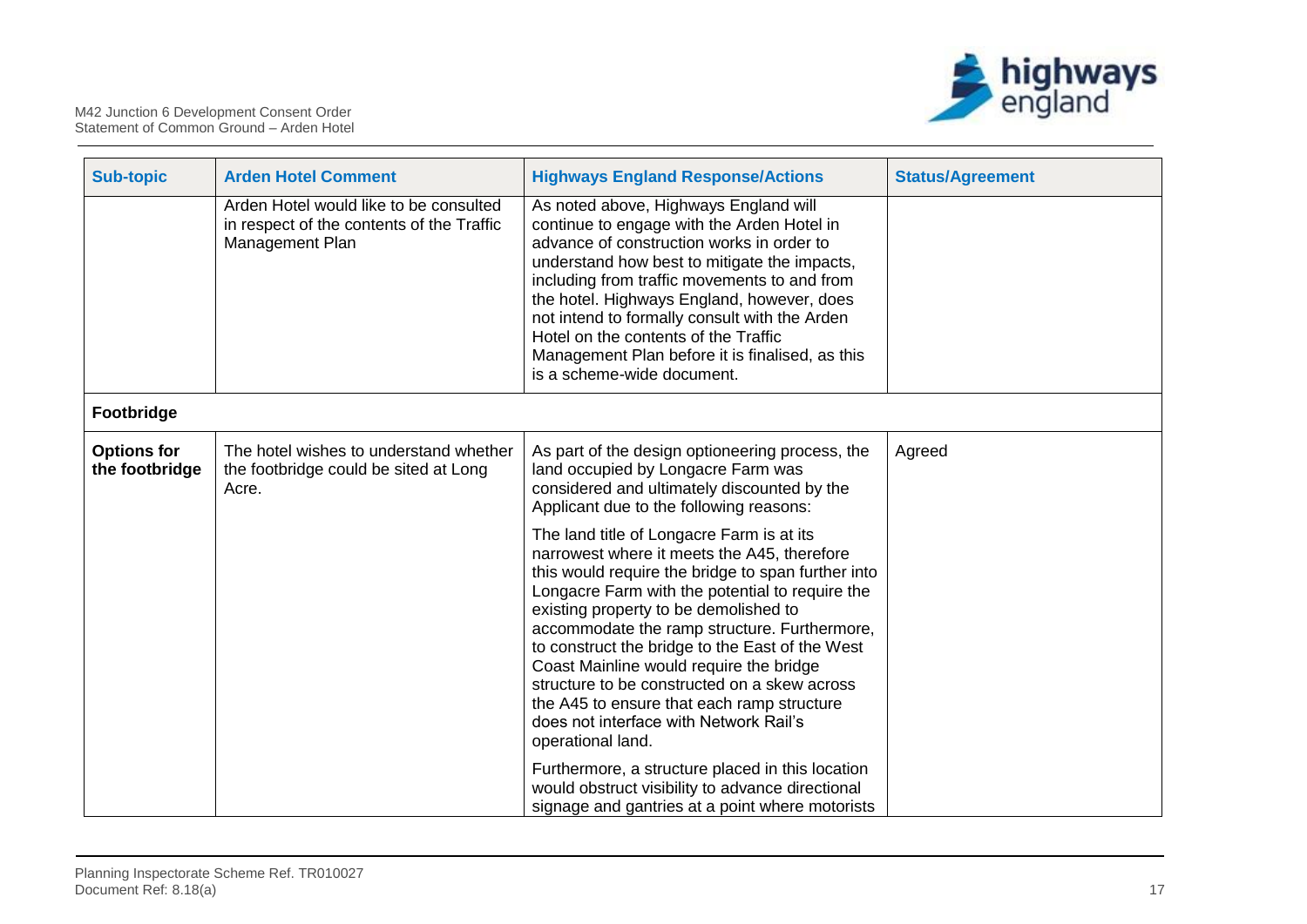

| <b>Sub-topic</b> | <b>Arden Hotel Comment</b>                                                                                                                                                                                      | <b>Highways England Response/Actions</b>                                                                                                                                                                                                                                                                                                                                                                                                                                    | <b>Status/Agreement</b> |
|------------------|-----------------------------------------------------------------------------------------------------------------------------------------------------------------------------------------------------------------|-----------------------------------------------------------------------------------------------------------------------------------------------------------------------------------------------------------------------------------------------------------------------------------------------------------------------------------------------------------------------------------------------------------------------------------------------------------------------------|-------------------------|
|                  |                                                                                                                                                                                                                 | will be making decisions on approach to a<br>junction.                                                                                                                                                                                                                                                                                                                                                                                                                      |                         |
|                  |                                                                                                                                                                                                                 | When considering the A45 Pedestrian<br>Overbridge in its context of the wider public<br>rights of way, positioning the A45 Pedestrian<br>Overbridge to the East of the West Coast<br>Mainline would result in an overall increase in<br>journey times and distance.                                                                                                                                                                                                         |                         |
|                  |                                                                                                                                                                                                                 | In comparison, the current position of the A45<br>Overbridge makes efficient use of land currently<br>owned by Solihull Metropolitan Borough<br>Council, who, following completion, shall be<br>responsible for the operation and maintenance<br>of this structure.                                                                                                                                                                                                         |                         |
|                  | The hotel is keen to reduce the amount<br>of land permanently acquired to an<br>absolute minimum, and if possible<br>eliminate the need for their land.<br>Accordingly the bridge design needs to<br>be agreed. | Highways England has sought to reduce the<br>permanent land take required from the Arden<br>Hotel to deliver the proposed A45 Pedestrian<br>overbridge. The proposal within the dDCO seek<br>the permanent acquisition of the approximately<br>300m <sup>2</sup> for the northern ramp of the overbridge<br>structure and its associated limits of deviation.<br>Highways England would, however, expect the<br>final land take to be reduced following detailed<br>design. | Agreed                  |
|                  |                                                                                                                                                                                                                 | Highways England has investigated alternative<br>options and discussed these with the Arden<br>Hotel on 25 September. The favoured option for<br>the Arden Hotel is being explored further with<br>Solihull MBC and will be discussed further with<br>Arden Hotel. (See above response regarding<br>permanent land take)                                                                                                                                                    |                         |